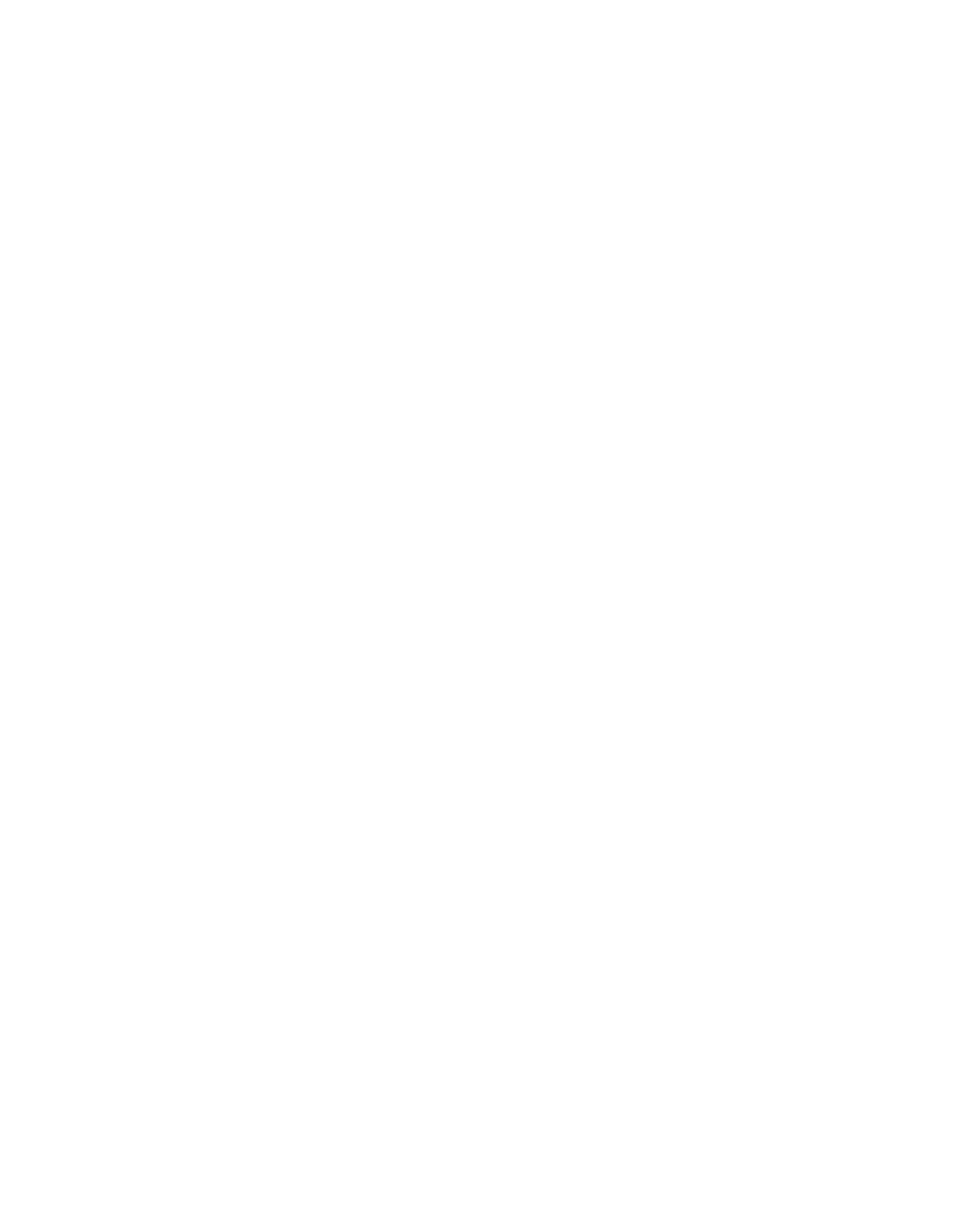## **Introduction**

The function of the European Committee of Social Rights is to assess the conformity of national law and practice with the European Social Charter and the Revised Charter. In respect of national reports, it adopts "conclusions" and in respect of collective complaints, it adopts "decisions".

A presentation of this treaty as well as statements of interpretation formulated by the Committee appear in the General Introduction to the Conclusions.<sup>1</sup>

*The European Social Charter was ratified by Hungary on 8 July 1999 and the 1988 Additional Protocol on 1 June 2005. The time limit for submitting the 6th report on the application of this treaty to the Council of Europe was 31 October 2008 and Hungary submitted it on 2 October 2009.*

This report concerned the accepted provisions of the following articles belonging to the thematic group "Health, social security and social protection":

- safe and healthy working conditions (Article 3),
- the right to protection of health (Article 11),
- the right to social security (Article 12),
- the right to social and medical assistance (Article 13),
- the right to benefit from social welfare services (Article 14),
- the right of elderly persons to social protection (Article 4 of the Additional Protocol).

Hungary has accepted all of these articles with the exception of Articles 12§2, 12§3, 12§4 and Article 4 of the Additional Protocol.

The applicable reference periods were:

- 1 January 2005 31 December 2007 for Articles 3 and 13.
- 22 July 2004 31 December 2007 for Article 12.
- 1 January 2004 31 December 2007 for Articles 11 and 14.

The present chapter on Hungary concerns 13 situations and contains:

- 5 conclusions of conformity: Articles 3§3, 11§3, 13§2, 13§3 and 14§2;
- 3 conclusions of non-conformity: Articles 3§1, 11§1 and 12§1.

In respect of the 5 other situations concerning Articles 3§2, 11§2, 13§1, 13§4 and 14§1, the Committee needs further information. The Government is therefore invited to provide this information in the next report on the articles in question.

The next Hungarian report deals with the accepted provisions of the following articles belonging to the third thematic group "Labour rights":

• the right to just conditions of work (Article 2),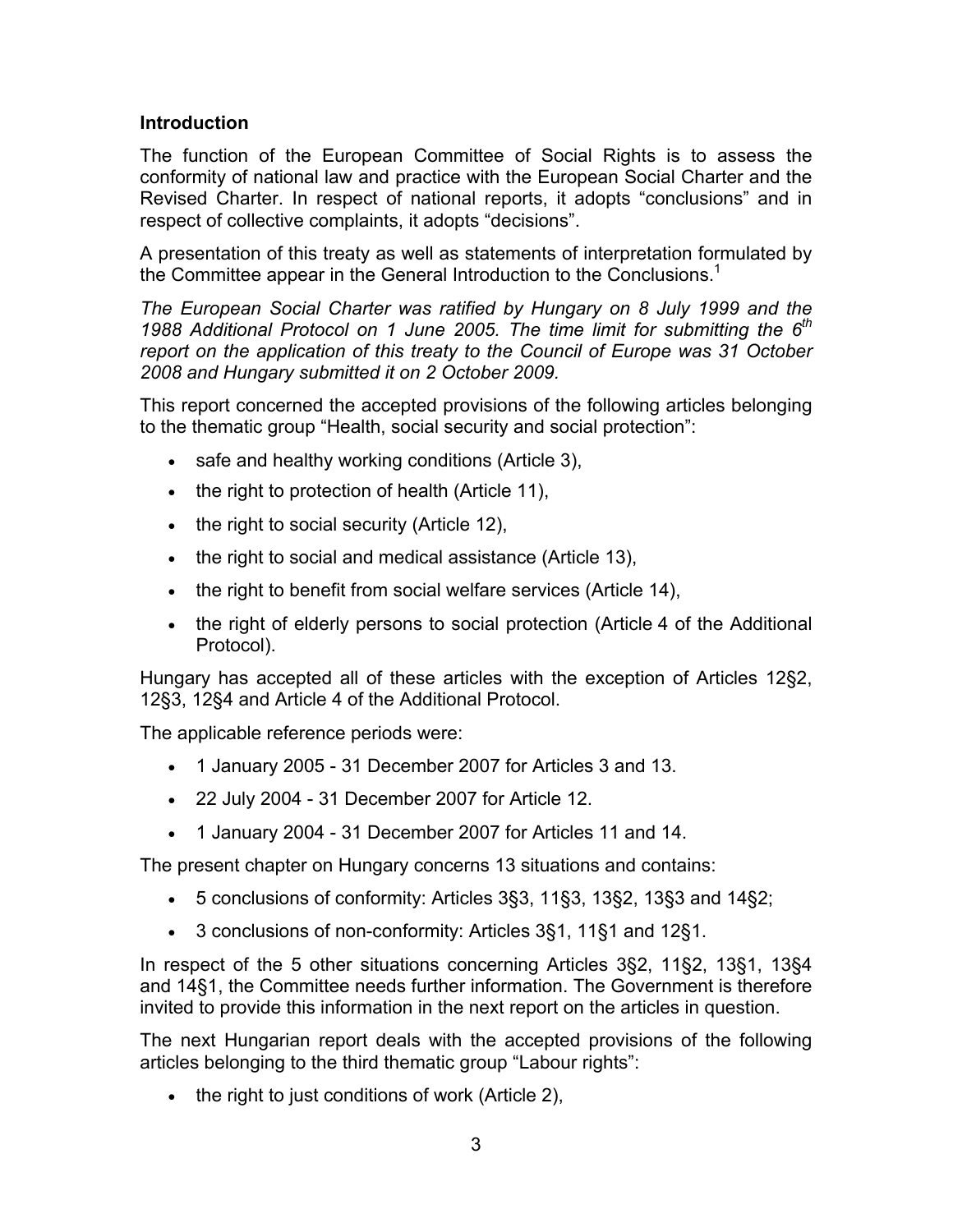- the right to a fair remuneration (Article 4),
- the right to organise (Article 5),
- the right to bargain collectively (Article 6),
- the right to information and consultation (Article 2 of the Additional Protocol),
- the right to take part in the determination and improvement of the working conditions and working environment (Article 3 of the Additional Protocol).

The deadline for the report was 31 October 2009.

 $\mathcal{L}_\text{max}$  , where  $\mathcal{L}_\text{max}$ 

<sup>&</sup>lt;sup>1</sup>The conclusions as well as state reports can be consulted on the Council of Europe's Internet site (www.coe.int/socialcharter).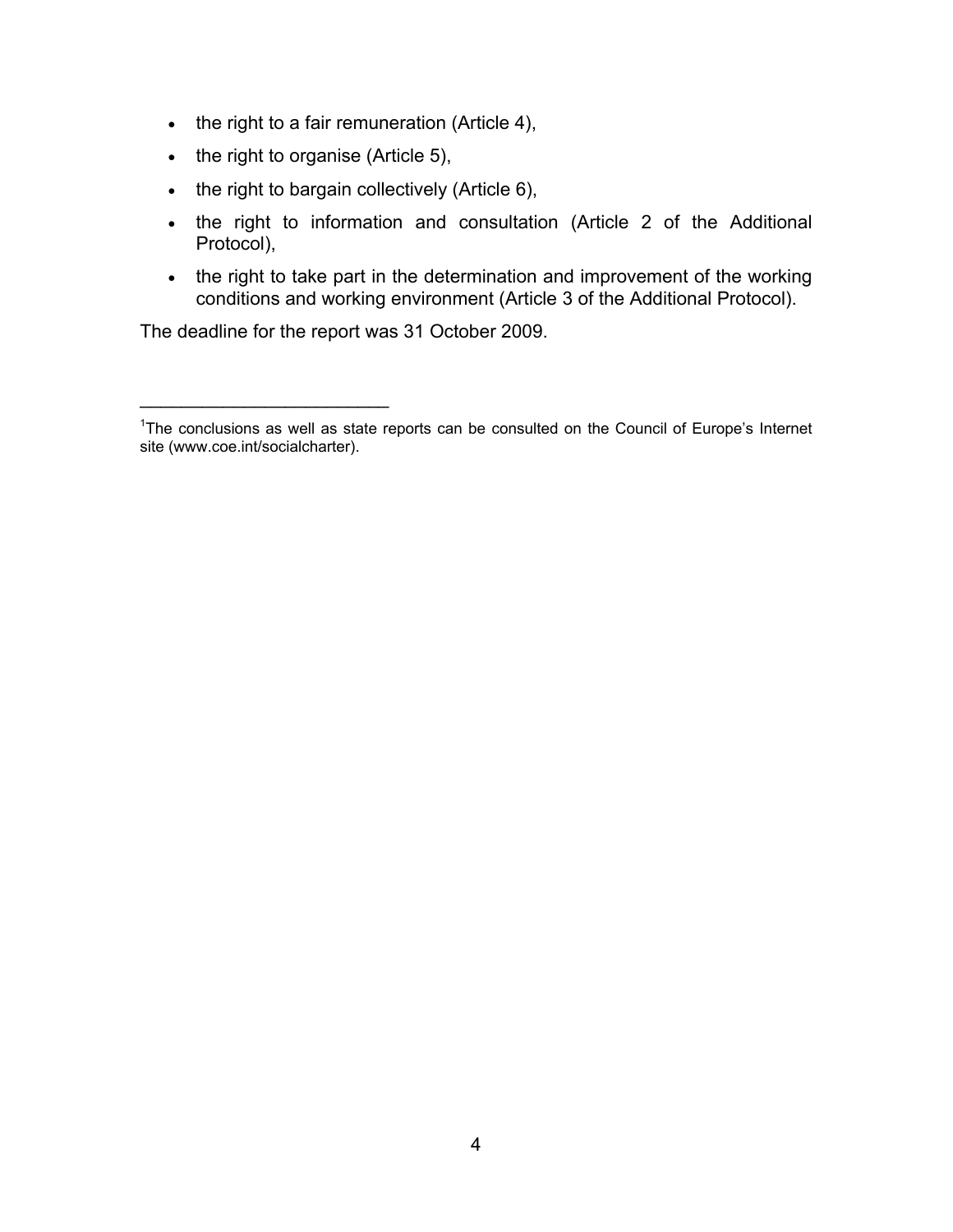## **Article 3 - The right to safe and healthy working conditions**

*Paragraph 1 - Issue of safety and health regulations* 

The Committee takes note of the information contained in the report submitted by Hungary.

## *Content of the regulations on health and safety at work*

As noted in the last conclusion (Conclusions XVIII-2), the general regulatory framework in the area of health and safety is Act XCIII of 1993 on Labour Safety. It has been amended during the reference period by Act CXXXIX of 2006 which has brought together labour safety and labour health and unified control of both branches by a single body, the National Work Safety and Labour Inspectorate (see under Article 3§2), and Act CLXI of 2007 which provides essentially for specific obligations on employers to ensure safe working conditions for their employees, and increases the powers of labour inspectors (see under Article 3§2).

The Committee also found in its previous conclusion (Conclusions XVIII-2) that the requirement that rules on occupational health and safety must specifically cover a large majority of the risks listed in the General Introduction to Conclusions XIV-2 was met. The report indicates that ministerial decrees transposing EU legislation were adopted on exposure to vibration, to noise, and asbestos (see below). The Committee thus continues to consider that the national situation is in conformity with the Charter on that point.

## *Protection against dangerous agents and substances*

# *Protection of workers against asbestos*

Council Directive 83/477/EEC of 19 September 1983 on the protection of workers from the risks related to exposure to asbestos at work, as amended by Directive 2003/18/EC of the European Parliament and of the Council of 27 March 2003 and exposure levels foreseen have been transposed into domestic law in Decree 12/2006 of 23 March 2006 of the Ministry of Health. Commission Directive 1999/77/EC of 26 July 1999 which bans the placing on the market and use of products containing asbestos as from 2005 has been transposed into domestic law by Joint Decree 41/2000 of the Ministry of Health and the Ministry of Environmental Protection which is applied in practice.

The Committee asks whether the authorities have considered drawing up an inventory of all contaminated buildings and materials. Bearing in mind the importance of this question in the light of the right to health of the population (Article 11), it asks for the next report to provide specific information on steps taken to this effect.

## *Protection of workers against ionising radiation*

Decree 16/2000 of the Ministry of Health on the implementation of provisions of Act CXVI of 1996 on nuclear energy is in compliance with Council Directive 96/29/Euratom laying down basic safety standards for the protection of the health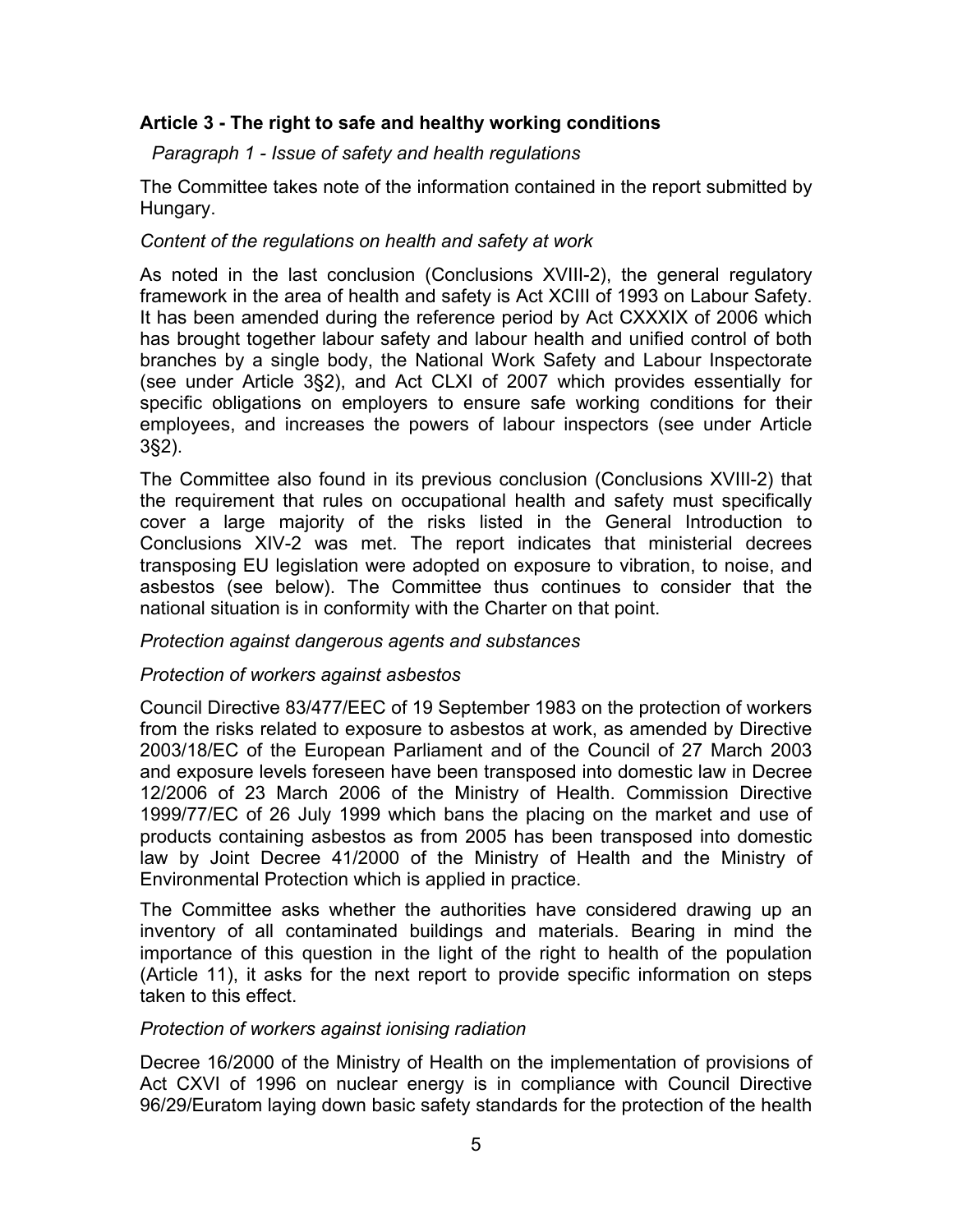of workers and the general public against the dangers arising from ionizing radiation. The situation is therefore in conformity with the Charter on that point.

## *Protection of temporary workers*

Act XCIII of 1993 on occupational safety does not contain special provisions for temporary workers but covers employees irrespective of the nature of the contractual relationship. Article 50 of Act XCIII states that all employees should be assigned to posts which correspond to their state of health, knowledge, skills and experience in safe working protocols for their health not to be jeopardised.

## *Personal scope of the regulations*

The report merely states that Act XCIII of 1993 on occupational safety does not cover the self-employed. The Committee recalls that all workplaces and all activities must be covered by occupational health and safety regulations. This also includes self-employed workers and domestic workers. In the absence of any information establishing that some form of protection is offered to these categories of workers, the Committee cannot consider that the situation in Hungary is in conformity with Article 3§2 on that point.

## *Conclusion*

The Committee concludes that the situation in Hungary is not in conformity with Article 3§2 on the ground that it has not been established that the self-employed and domestic workers are protected by occupational health and safety regulations.

## **Article 3 - The right to safe and healthy working conditions**

*Paragraph 2 - Provision for the enforcement of safety and health regulations by measures of supervision* 

The Committee takes note of the information contained in the report submitted by Hungary.

#### *Occupational accidents and diseases*

According to the report, the number of occupational accidents has decreased between 2005 and 2007 from 23 971 accidents to 20 922; this trend is also reflected by Eurostat data.<sup>1</sup> According to the 2007 annual report of the National Work Safety and Labour Inspectorate (OMMF), the incidence rate per 1 000 workers has decreased uninterruptedly since 2003 and was 5.3 in 2007. Similarly, the number of fatal accidents has decreased during the same period from 160 fatalities to 118, a trend which is confirmed by Eurostat data.<sup>2</sup> The OMMF 2007 annual report shows an incidence rate per 100 000 workers of 3.0 in 2007, in decrease compared to previous years.

The number of occupational diseases appears to have to have decreased significantly from 473 reported cases in 2005 to 187 in 2007. The Committee asks for explanations on this rapid decrease. It also notes that the report only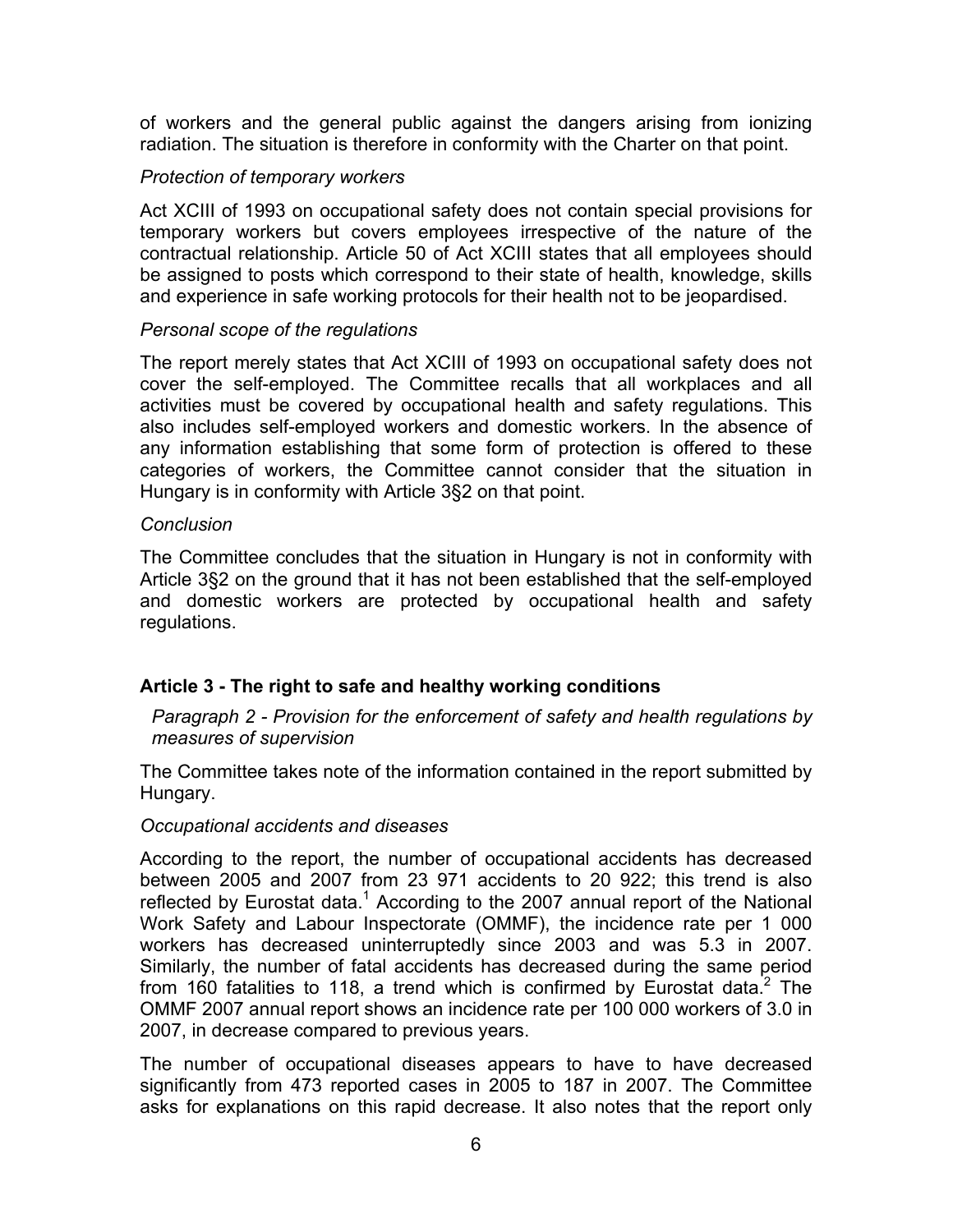refers to intoxication and cases of increased exposures, and asks whether it is considered to take account of other common occupational diseases such as musculoskeletal troubles.

## *Activities of the Labour Inspectorate*

Act CXXXIX of 2006 amended Act XCIII of 1993 on labour safety reformed the control mechanism by entrusting a single body, the National Work Safety and Labour Inspectorate (OMMF), with the monitoring of both occupational health and occupational safety, previously carried out by different bodies. The aim is to gain efficiency notably by ensuring that requirements to be respected by employers be more consistently monitored. Act CLXI of 2007 also modified Act XCIII by adding new requirements for employers (obligation to carry out a work hygiene examination as part of risk assessment; stricter regulations concerning risk assessment) and extending the powers of labour inspectors (increased powers for investigations into medical data and the imposition of sanctions). It will enter into force in 2008. The Committee had previously noted the broad range of powers of labour inspectors (Conclusions XVIII-2).

Mindful of the transition having taken place during the reference period which saw the reform of the OMMF, the Committee asks that the next report gives updates figures of the number of staff of this body since the absorption of the National Public Health and Medical Officer Services (ÁNTSZ) which used to deal with occupational health. For the same reason, it is difficult for the Committee to assess the efficiency of the OMMF as reformed in 2007 in terms of inspection coverage of enterprises and workers. The Committee notes however that, since April 2007, 20 126 employers have been subjected to inspections, 15% of which concerned only health and safety issues. The number of employees covered by these inspections was 422 544, 41% of whom were concerned by occupational health and safety issues. Since the take-over, 63 935 administrative action have been taken, 18% of which concerned health and safety. As regards enforcement measures, the Committee notes that, globally, the number of fines increased during the reference period.<sup>3</sup>

In view of the transition the labour inspection services have undergone during the reference period and given that the situation was found previously found unsatisfactory, the Committee reserves its position regarding their effectiveness and asks the next report to provide all the relevant information indicated above.

## *Conclusion*

*\_\_\_\_\_\_\_\_\_\_\_\_\_\_\_\_\_\_\_\_\_\_\_\_* 

Pending receipt of the requested information, the Committee defers its conclusion.

<sup>&</sup>lt;sup>1</sup>Index of the number of serious accidents at work per 100 thousand persons in employment *(1998=100): 79 (2004): 79 (2005); 74 (2006)* 

*<sup>2</sup> Index of the number of fatal accidents at work per 100 thousand persons in employment (1998=100): 96 (2004); 73 (2005), 68 (2006). 3*

*The number of preventive fines remained above 3 000 from 2005 to 2007, the number of fines for offences increased from 669 in 2005 to 1 487 in 2007, the number of fines imposed in situ*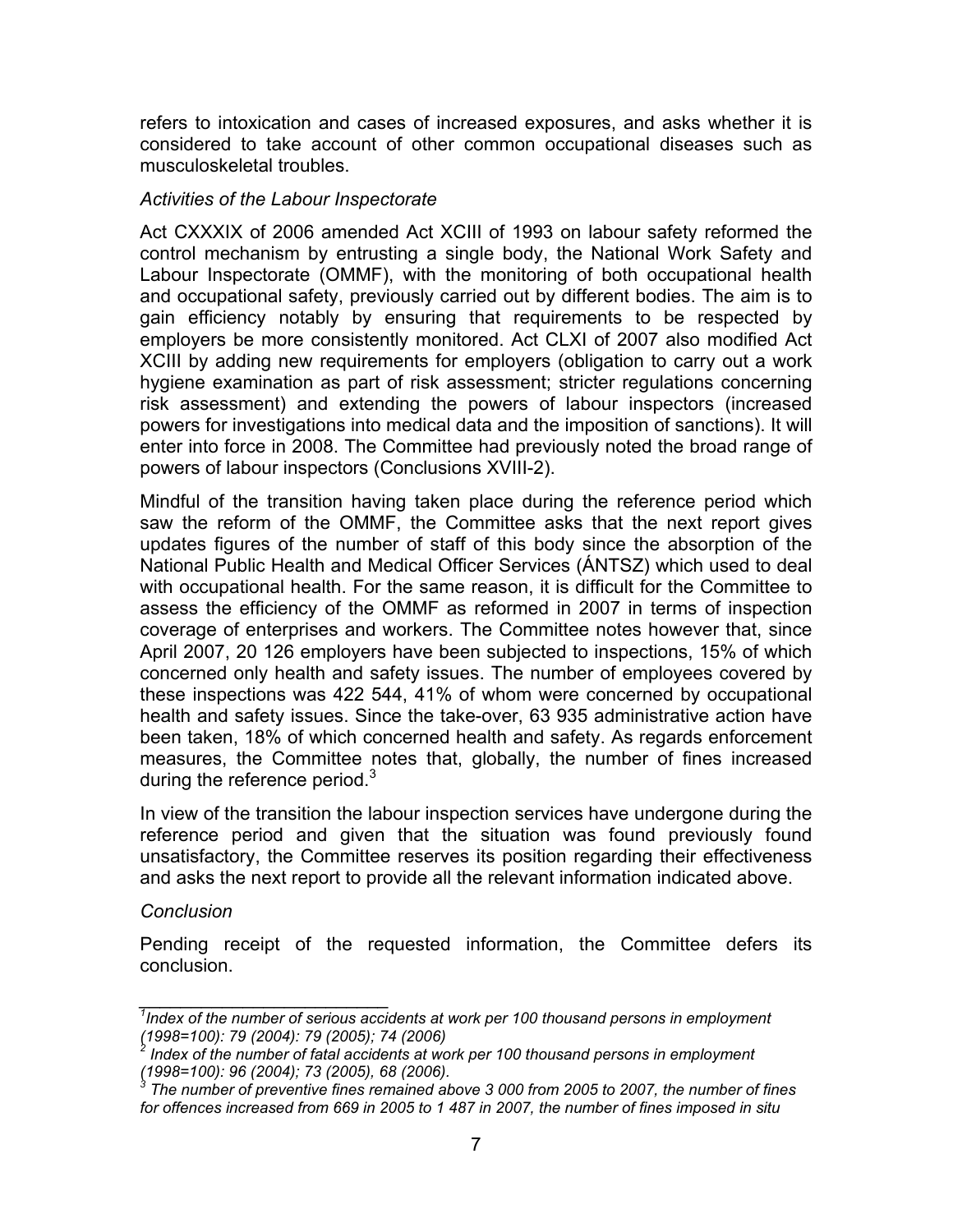*grew from 4 952 to 5 355, and the number of procedural fines from 123 in 2005 (amounting to HUF 3 178 000) to 283 in 2007 (amounting to HUF 24 653 000).* 

## **Article 3 - The right to safe and healthy working conditions**

*Paragraph 3 - Consultation with employers' and workers' organisations on questions of safety and health* 

The Committee takes note of the information contained in the report submitted by Hungary.

The Committee already examined consultation with employers' and workers' organisations on questions of occupational safety and health, both at national and company levels, in previous conclusions (Conclusions XVII-2 and XVIII-2) and found satisfied that requirements of Article 3§3 of the Charter were satisfied. The report indicates that the same tripartite body is in place (Labour Safety Committee) at national level, and provides an update on additional tasks entrusted to it.

#### *Conclusion*

The Committee concludes that the situation is in conformity with Article 3§3 of the Charter.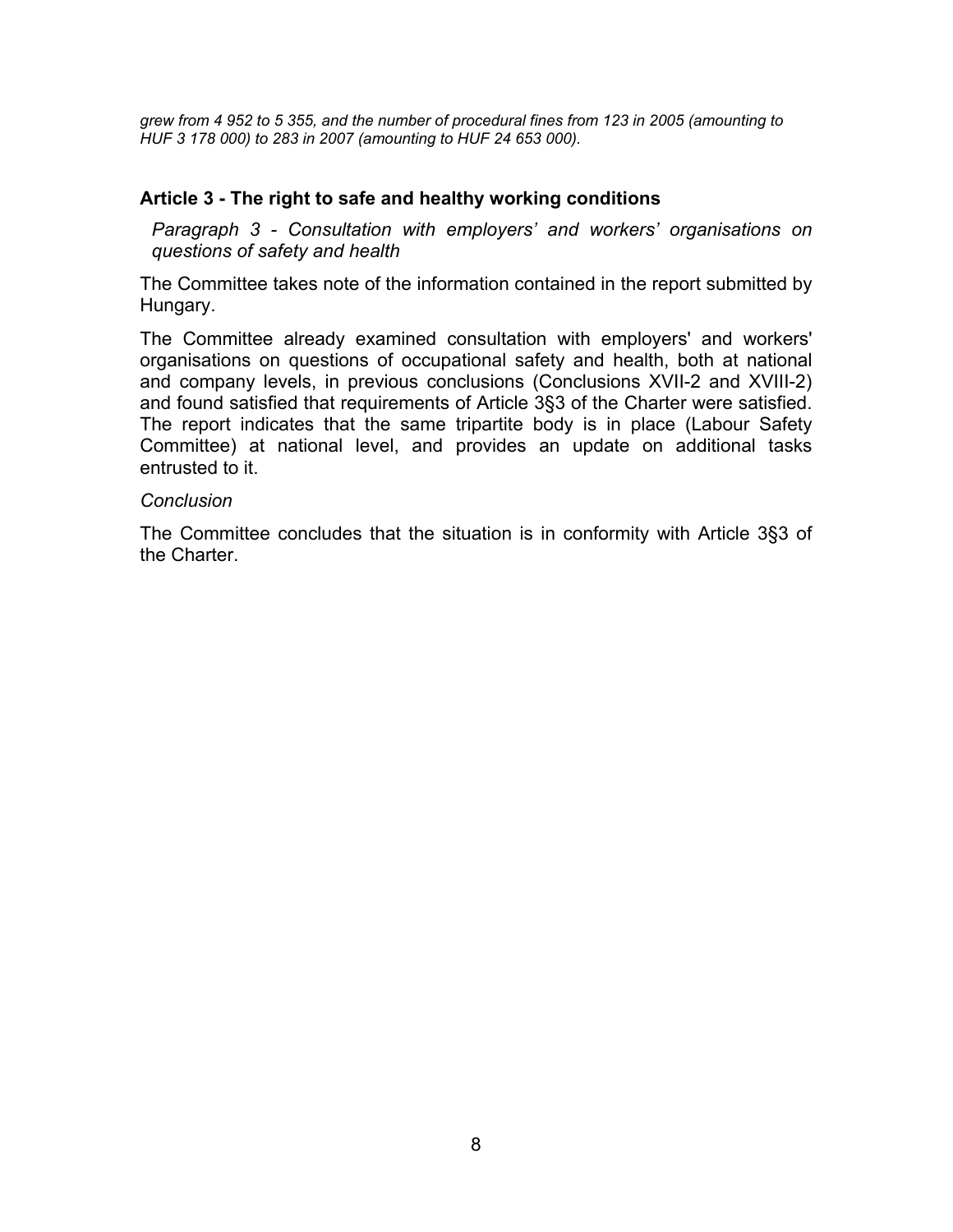# **Article 11 - The right to protection of health**

*Paragraph 1 - Removal of the causes of ill-health* 

The Committee takes note of the information contained in the report submitted by Hungary.

*State of health of the population - General indicators* 

## *Life expectancy and principal causes of death*

Average life expectancy at birth in 2006 was 69.2 for men and 77.8 for women<sup>1</sup> average in 2004 was  $75.2$  for men and 81.5 for women<sup>2</sup>). The mortality rate in 2006 was 9.69 per 1 000 inhabitants<sup>3</sup> (the EU 27 average was 6.48 per 1 000 inhabitants in 2006<sup>4</sup>).

According to the report the main causes of death are cancer, cardiovascular disease and ischemic heart disease.

In reply to the Committee, the report describes measures taken to combat activities that are damaging to health (alcohol, smoking and drugs) and promote healthy eating, including information and prevention campaigns, all of which form part of the national decade of health programme. In its previous conclusion (Conclusions XVII-2), the Committee asked for information on the percentage of the population covered and the results obtained. This information is missing from the report again. Furthermore, these measures are most frequently aimed more at children and young people than at adults. The Committee refers to its conclusion under Article 11§2 on screening for the main causes of death. It considers that it has not been established that measures taken to reduce the mortality rate are adequate. The Committee considers that the situation in Hungary is not in conformity with Article 11§1 of the Charter.

## *Infant and maternal mortality*

The infant mortality rate fell from 6.2 deaths per 1 000 live births in 2005 to 5.9 deaths per 1 000 live births in 2007<sup>5</sup> (the EU 27 average was 4.7 per 1 000 in  $2006<sup>6</sup>$ ). Among the measures implemented are campaigns to promote breastfeeding. The Committee notes that the infant mortality rate is still higher than the European average and apart from campaigns to promote breastfeeding, asks for information on the other measures taken to improve the situation.

The maternal mortality rate was 6 deaths per 100 000 births in 2005<sup>7</sup>, which is comparable to that in several other European countries. $8$  The Committee notes that the maternal mortality rate fell substantially during the reference period.

#### *Health care system*

## *Access to health care*

The Committee notes that the health system has undergone additional reforms. The report mentions in particular the adoption of a new act on the development of the health care system, under which it is aimed to improve primary care and rationalise secondary and tertiary care. The health system has now been divided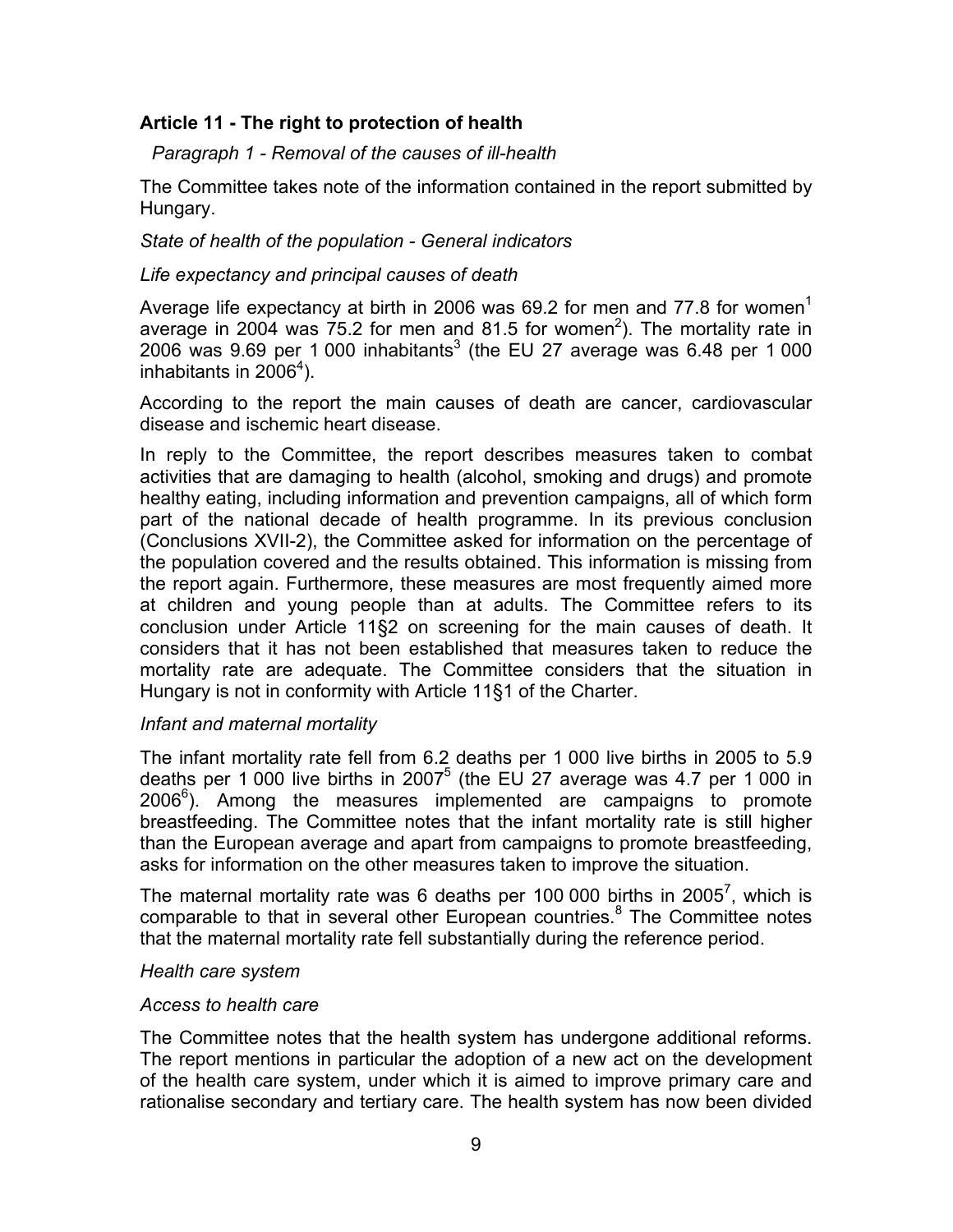into three levels: Priority hospitals, which have the most modern equipment and are used for major operations, regional hospitals, which are preferred for the treatment of less serious conditions, and regional health centres, which provide outpatient services.

With regard to disadvantaged groups including Roma and people with disabilities, the report describes the launch in 2005 and 2006 of various programmes designed to improve their access to health care. For example, in 2006, 2 877 Roma children were involved in a programme on equal health care opportunities.

Under a new act adopted in 2006 establishing general rules on the distribution of medicine, access to non-prescription medicines is to be improved by increasing the ratio of pharmacies to people throughout the country.

The Committee asks again for a list of medical services provided free of charge under the compulsory health insurance system. It also asks again for information on the management of waiting lists and waiting times for health care. If the next report does not provide the necessary information, there will be nothing to show that the situation in Hungary is in conformity with Article 11§1 of the Charter in this respect.

The health care budget was 7.6% of GDP in 2006<sup>9</sup>, which places Hungary among the average for European countries.<sup>10</sup>

# *Health care professionals and facilities*

There were 7.9 hospital beds per 1 000 inhabitants in  $2006<sup>11</sup>$  (the EU 27 average in 2005<sup>12</sup> was 5.9 beds per 1 000 inhabitants). There were also 0.3 psychiatric hospital beds per 1 000 inhabitants in 2006<sup>13</sup> (the European average in 2005<sup>14</sup> was 0.6 beds per 1 000 inhabitants).

In 2006 $15$ , Hungary had a total of 30 575 doctors, or 30 doctors per 10 000 inhabitants. There were also 4 997 dentists, 5 364 pharmacists, and 92 171 nurses and midwifes<sup>16</sup> representing rates of 5 dentists, 5 pharmacists and 92 nurses and midwives per 10 000 inhabitants. These figures are similar to those of other European countries<sup>17</sup>.

The Committee reiterates that living conditions in hospitals, including psychiatric institutions and other care centres, must be adequate and preserve human dignity (Conclusions XVII-2 and 2005, statement of interpretation of Article 11, §5; Conclusions 2005, Romania). It asks for the next report to describe patients' living conditions in hospitals, including psychiatric institutions and other care centres.

## *Conclusion*

The Committee concludes that the situation in Hungary is not in conformity with Article 11§1 of the Charter because there is nothing in the report to show that sufficient measures have been taken to reduce the mortality rate.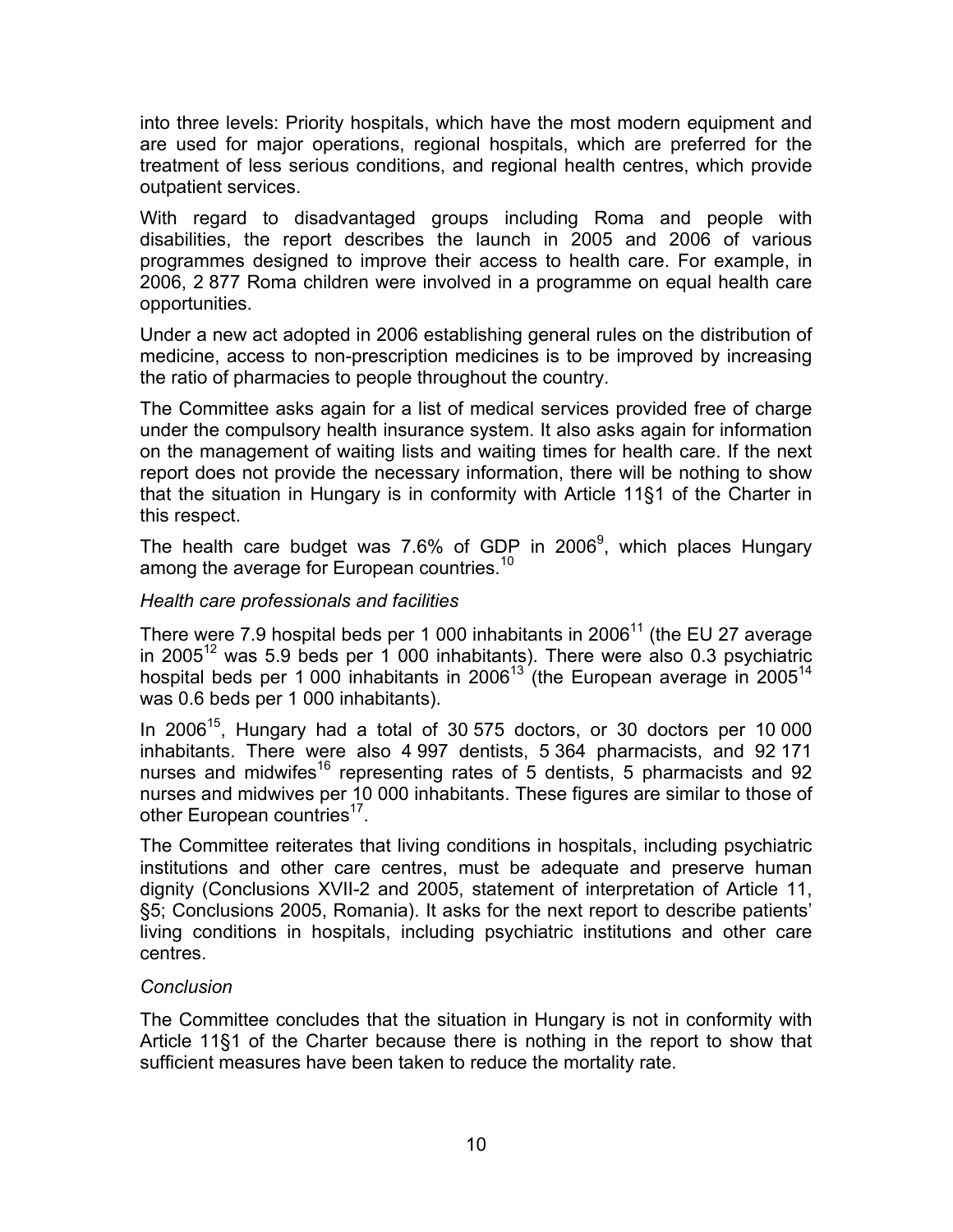| $\overline{E}$ urostat |
|------------------------|
| $2$ Ibidem             |
| $3$ Ibid               |
| $4$ Ibid               |
| $5$ Ibid               |
| $6$ Ibid               |
| $7$ WHO                |
| <sup>8</sup> lbidem    |
| <sup>9</sup> lbid      |
| $10$ Ibid              |
| $11$ Ibid              |
| $12$ Ibid              |
| $13$ Ibid              |
| $14$ Ibid              |
| $15$ Ibid              |
| $16$ Ibid              |
| $17$ Ibid              |

*\_\_\_\_\_\_\_\_\_\_\_\_\_\_\_\_\_\_\_\_\_\_\_\_* 

## **Article 11 - The right to protection of health**

# *Paragraph 2 - Advisory and educational facilities*

The Committee takes note of the information contained in the report submitted by Hungary.

## *Encouraging individual responsibility awareness-raising*

## *Public information and awareness-raising*

In 2005, information campaigns were conducted throughout the country to prevent activities that are damaging to health such as smoking, alcohol and drugs, and to encourage healthy eating and physical activity. Some were run by non-governmental organisations in co-operation with the Ministry of Health. Various calls for tenders containing proposals to organise such events were sent out by the Ministry of Health. The National Sport Office also organises related sporting events and there are more specific activities for elderly and disabled people. In this connection the Committee refers to its conclusion and question under Article 11§1.

## *Health education in schools*

The Johan Béla Decade-of-Health Programme continued, promoting measures to combat smoking, alcoholism and drug addiction in schools, and a training programme was set up to help teachers raise these questions with pupils. The Committee notes that the theme of promoting healthy eating and sporting activities has now been addressed. The National Sport Office organises various activities in this connection, and 60 000 pupils took part in such activities in 2005. The subjects of sex education, personal hygiene and road safety were also raised at a conference in Budapest in 2006.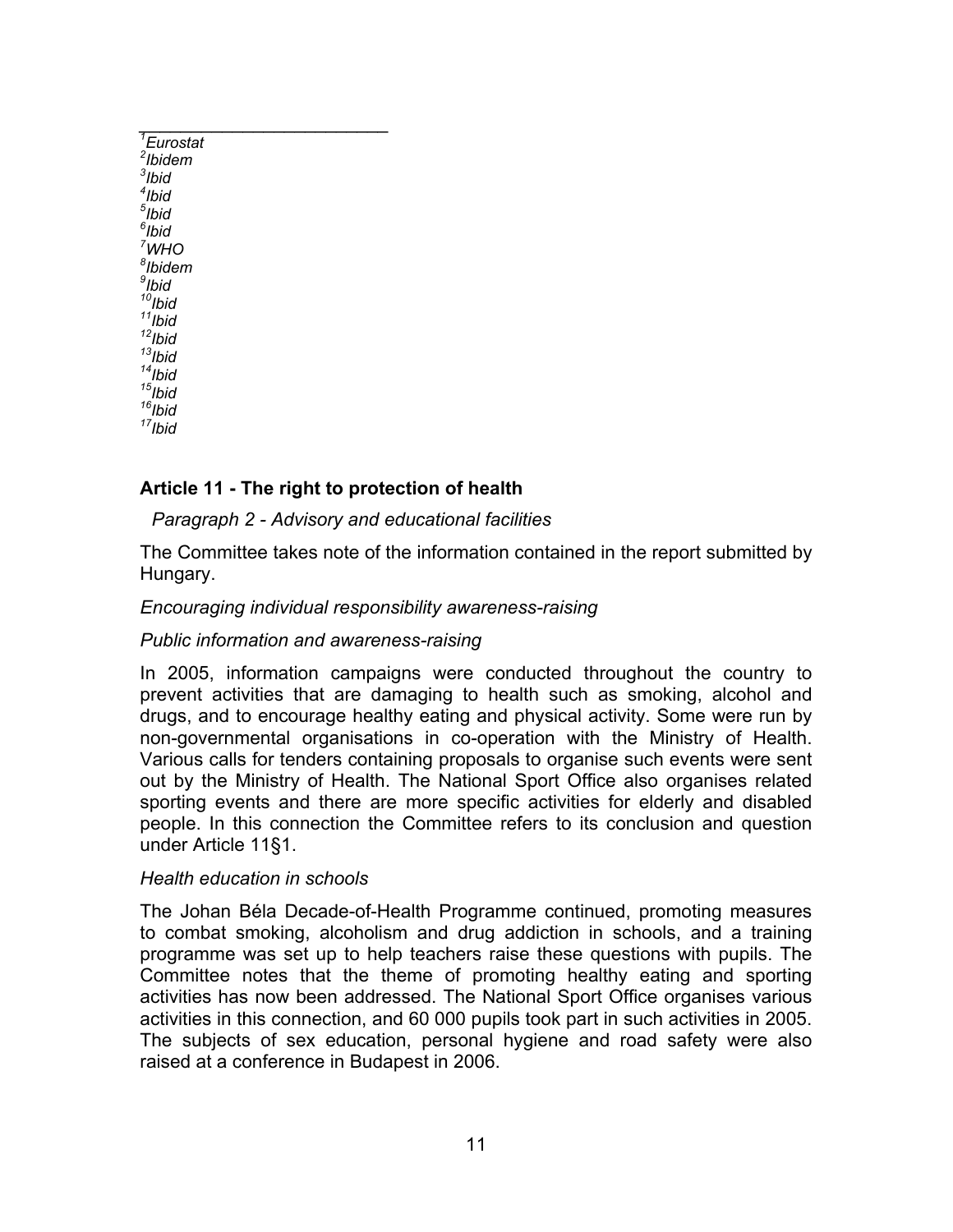## *Counselling and screening*

## *Pregnant women, children and adolescents*

Medical counselling was organised for children and young people, in particular when the National Sport Office ran campaigns to promote physical activity among these people. Tests included measurements of blood pressure and weight.

The Committee asks again for up-to-date information and figures in the next report on screening actually carried out. If the next report does not provide the necessary information, there will be nothing to show that the situation in Hungary is in conformity with Article 11§2 of the Charter.

## *Population at large*

Medical counselling is organised for pensioners when the National Sport Office runs campaigns to promote physical activity among these people.

There is screening for cardio-vascular disease and cervical, colon, prostate and breast cancer. In 2006, 41.7% of women between the ages of 45 and 65 underwent a mammography (37.2% in 2005). A considerable number of women prefer to be screened by their family doctor. In 2006, 6.57% of women were screened for cervical cancer whereas 30 to 45% of the population were tested for colon cancer. However, the Békéscaba screening centre also organises numerous colon cancer tests.

The report mentions examinations carried out in 2006 on 2 877 people from disadvantaged groups including Roma, but fails to specify exactly what was involved. The Committee asks for further information on the subject.

#### *Conclusion*

Pending receipt of the information requested, the Committee defers its conclusion.

## **Article 11 - The right to protection of health**

## *Paragraph 3 - Prevention of diseases*

The Committee takes note of the information contained in the report submitted by Hungary.

## *Policies on the prevention of avoidable risks*

#### *Reduction of environmental risks*

Air - The National Air Pollution Measuring network is responsible for monitoring air pollution, in 2005 a country wide programme was introduced for monitoring certain pollutants in the air. The Committee asks that the next report provide further details on monitoring of air pollution as well as overall results in reducing such pollution.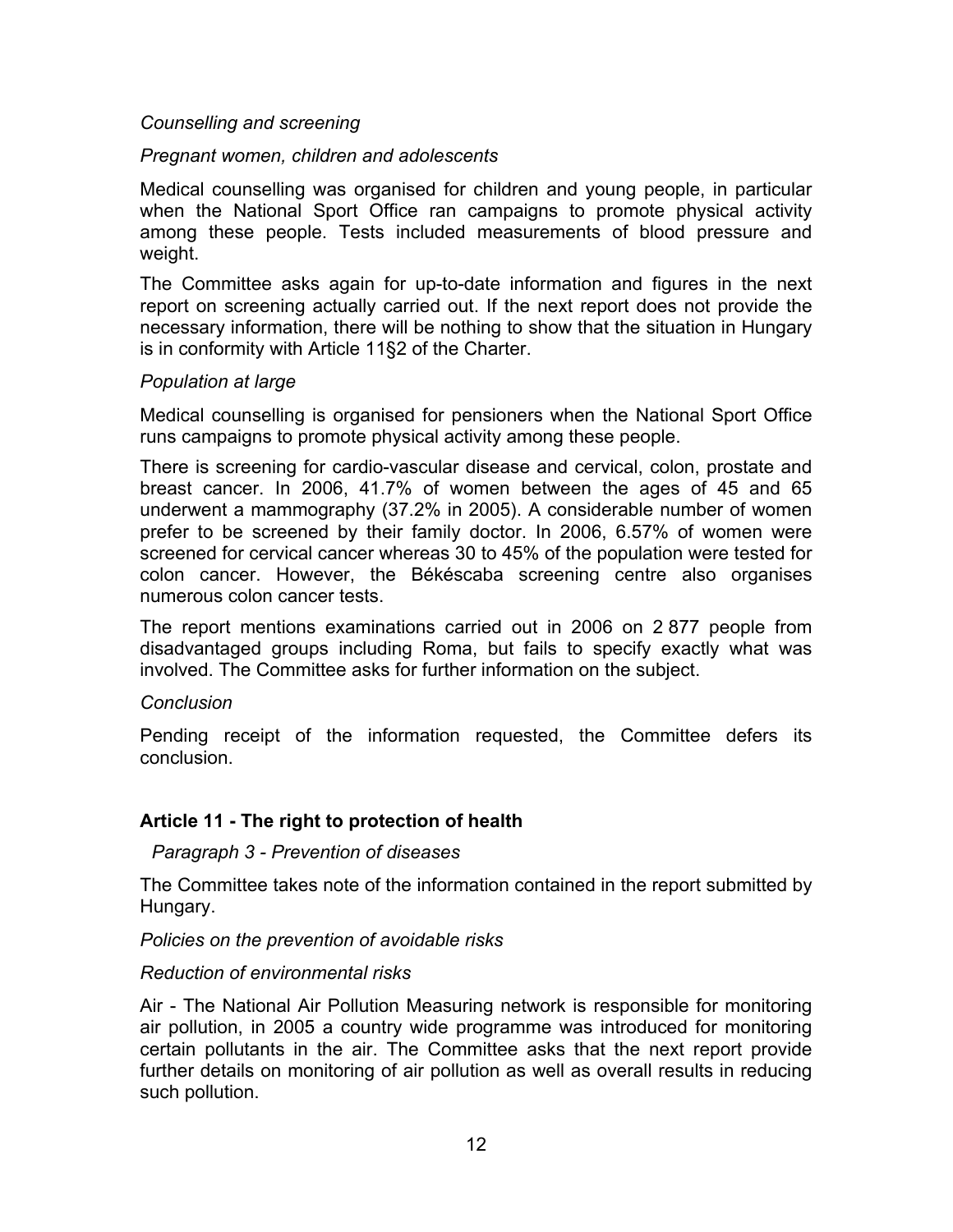Soil and Waste management - The report provides details of measures taken in the field of soil protection and waste management over the reference period.

Water - Measures have been taken in order to improve the quality of drinking water, more than 2.5 million persons were affected by this programme

Asbestos - The programme for identifying public buildings containing asbestos commenced in 2005 and is ongoing. The Committee asks whether once the presence of asbestos has been identified there is an obligation to remove it.

Noise - New legislation was enacted during the reference period on environmental noise and the process of drawing up noise maps has begun.

Ionising radiation - The Committee asks for updated information to be provided on this topic in the next report.

## *Food safety*

New legislation in this domain continues to be enacted and the implementation of the National Food safety Programme continues.

## *Measures to combat smoking, alcoholism and drug addiction*

During the reference period Hungary ratified the WHO Framework Convention on Tobacco Control. The Committee asks the next report to provide details of the legislation on the sale and advertising of tobacco products as well as any restriction s on smoking in public places and places the public has access to. The Committee recalls that to be effective, any prevention policy must restrict the supply of tobacco through controls on production, distribution, advertising and pricing. In particular, the sale of tobacco to young persons must be banned as must smoking in public places, including transport, and advertising on posters and in the press should also be prohibited.

The Committee refers to Article 11§2 for details of awareness raising measures on the dangers of tobacco, alcohol and drug abuse and asks to be provided with information on trends in tobacco and alcohol use.

#### *Prophylactic measures -*

## *Epidemiological monitoring*

Reference laboratories used in epidemiological monitoring were upgraded during the reference period.

#### *Accidents*

Under Article 11§3 states must take steps to prevent accidents. The main sorts of accident covered are road accidents, domestic accidents, accidents at school, and accidents during leisure time, including those caused by animals.

The Committee asks the next report to provide information on measures taken to prevent accidents and information on trends in accidents.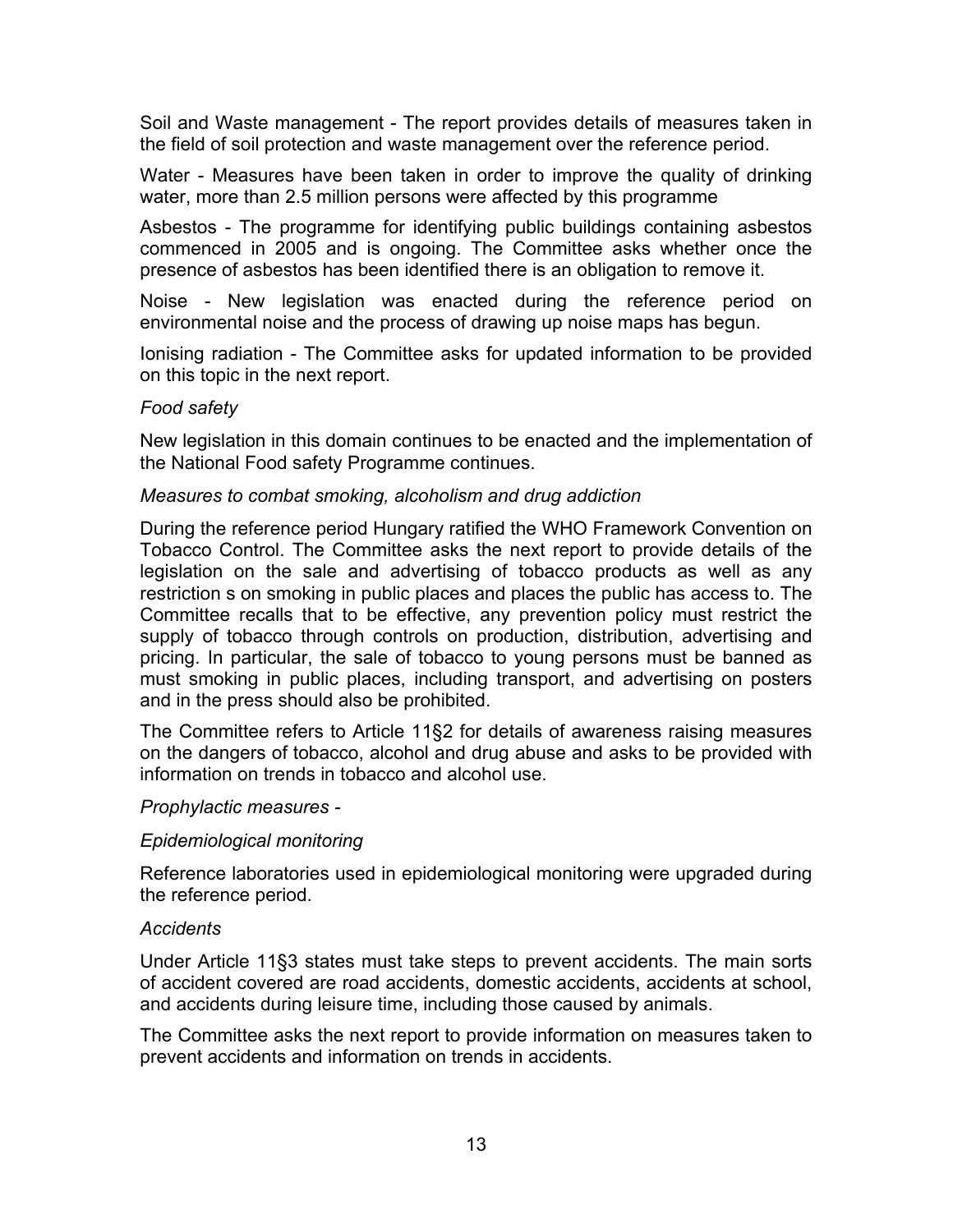## *Immunisation*

The Committee wishes to receive updated information on recommended/compulsory vaccinations along with the coverage rates for these.

#### *Conclusion*

Pending receipt of the information requested the Committee concludes that the situation is in conformity with Article 11§3 of the Charter.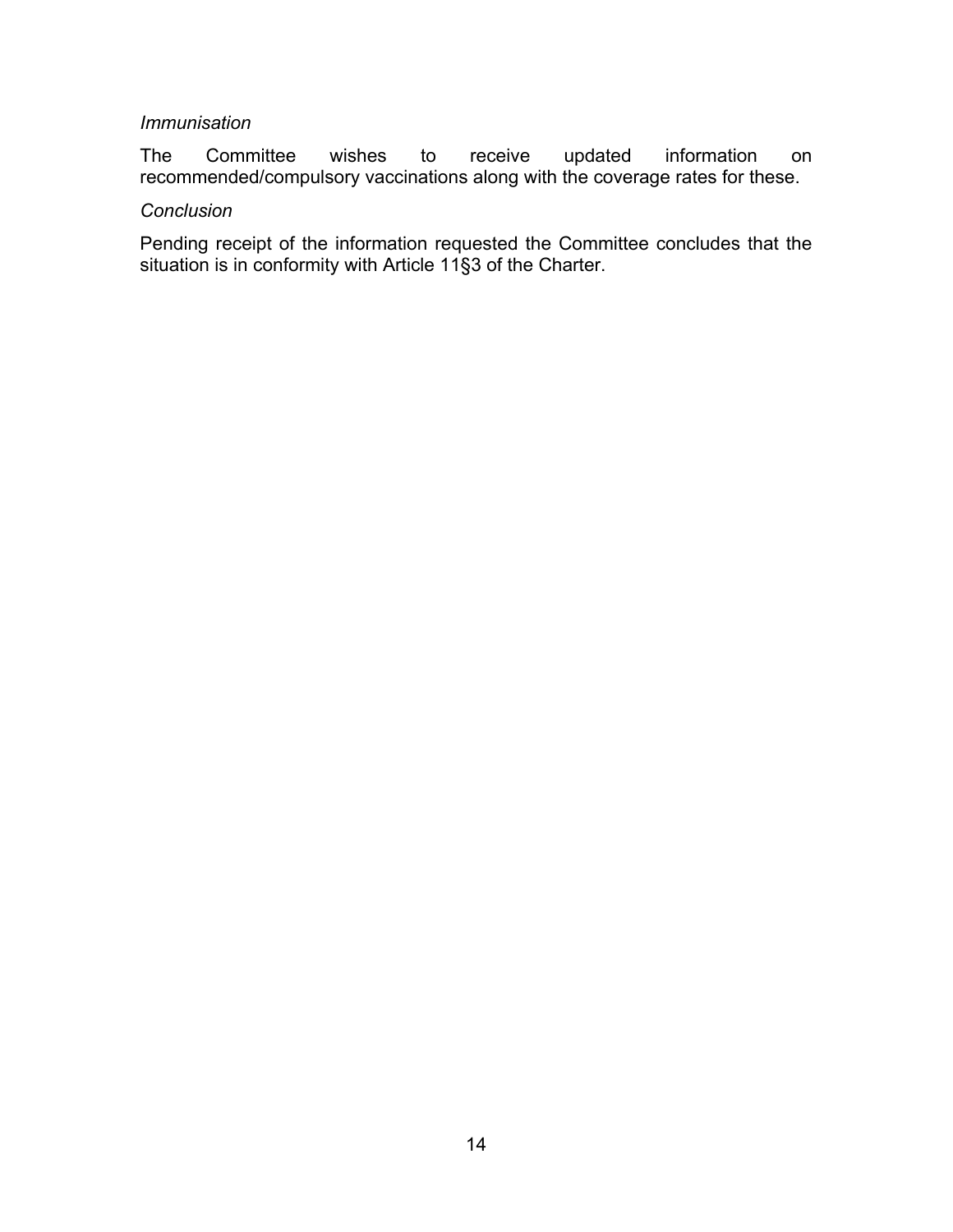# **Article 12 - The right to social security**

*Paragraph 1 - Existence of a social security system* 

The Committee takes note of the information contained in the report submitted by Hungary.

# *Risks covered, financing of benefits and personal coverage*

Under Article 12 of the Charter the right to social security encompasses the right to access and maintain benefits without discrimination in order to secure:

- affordable health care;
- benefits in case of loss of earnings caused by sickness, unemployment, old age, employment injury, disability, and maternity;
- family support, particularly for children and adult dependents.

The Committee observes that Article 70/E of the Constitution of Hungary (Act XX of 1949) recognises the right to social security to all Hungarian citizens. According to Article 8 of the Constitution, the exercise of the right to social security may not be suspended or restricted (not even in the event of national crisis, state of emergency or state of danger.

The report informs that the main legal acts regulating the system are the following:

- Act LXXXIII of 1997 on benefits of the statutory health insurance and Governmental decree 217/1997 (Dec 1) about the implementation of this Act;
- Act IV of 1991 on the promotion of employment and services to the unemployed;
- Act LXXX of 1997 on the persons entitled to obtain the services of social insurance and private pension, and the coverage of such services and Governmental decree 195/1997 (Oct 5) about the implementation of this Act;
- Act LXXXI of 1997 on social security pension provision and Governmental decree 168/1997 (Oct 6) about the implementation of this Act;
- Act LXXXII of 1997 on Private Pension and Private Pension Funds;
- Act XCIII of 1993 on occupational safety;
- Act XXXI of 1997 on the Protection of Children and on Guardianship Administration;
- Act LXXXIV of 1998 on Family Support and Government Decree 223/1998 (Dec 30) on the enforcement of this Act;
- Government Decree 102/1995 (Aug. 25) on the medical evaluation of disability and ability to work, as well as the supervision thereof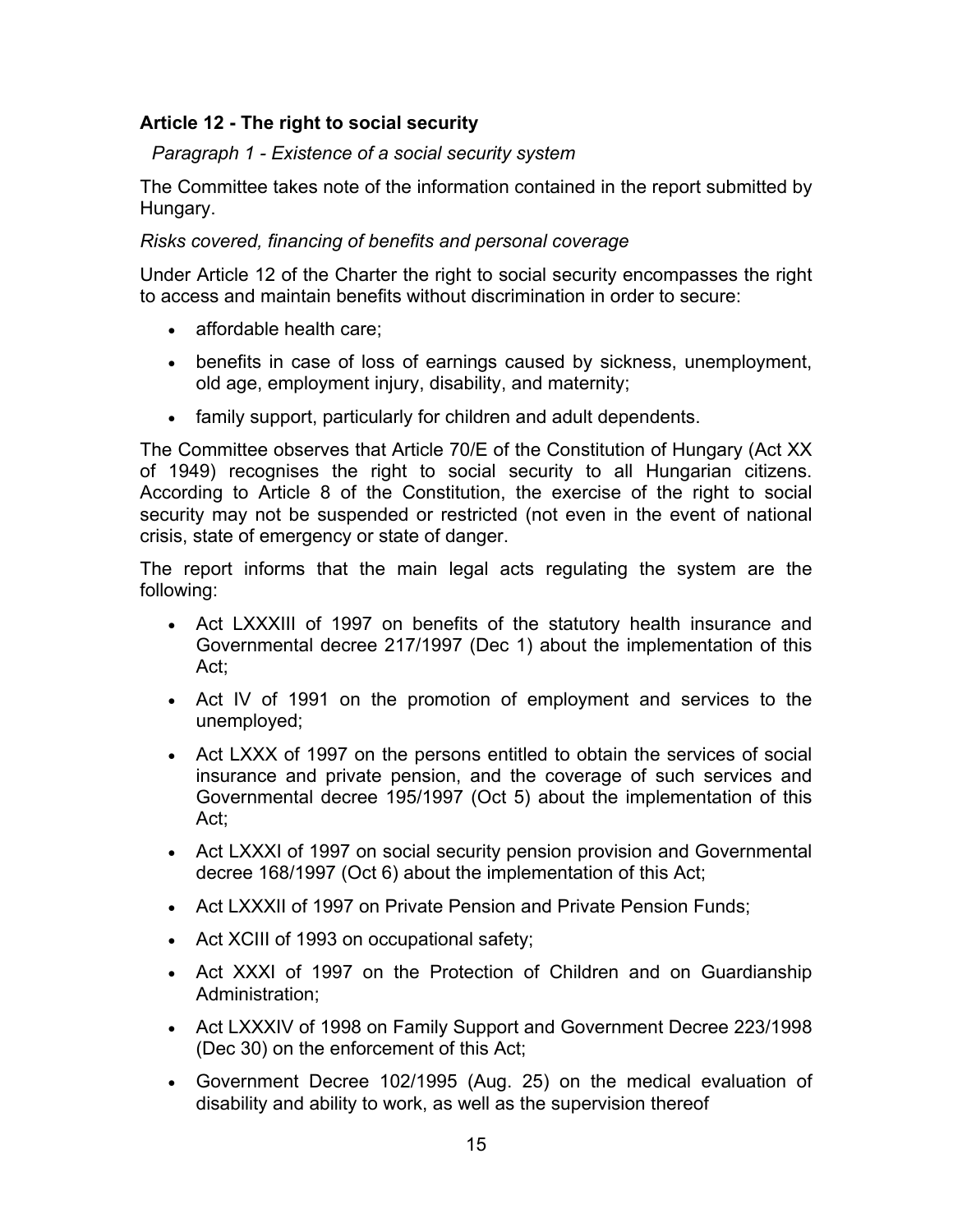The Committee notes from the report that the Hungarian social security system (which consists of mandatory social security schemes and state managed schemes of social services as well as a separate system for unemployment services) covers the branches of social security corresponding to all traditional risks: medical care, sickness, unemployment, old age, employment injury, family, maternity, invalidity and survivors.

In order to assess to what extent persons in Hungary are guaranteed an effective right to social security with respect to the benefits provided under each branch, the Committee has to regularly be provided with percentage figures concerning the coverage of the population for all social security branches. The Committee thus requests the next report to contain such data. Meanwhile, it reserves its position in this regard.

The social security system of Hungary rests on collective funding: it is funded by contributions (employers, employees) and also by the State budget. The Committee recalls that the principle of collective funding is a fundamental feature of a social security system as foreseen by Article 12 as it ensures that the burden of risks are spread among the members of the community, including employers, in an equitable and economically appropriate manner and contributes to avoiding discrimination of vulnerable categories of workers (Conclusions 2006, the Netherlands).

## *Adequacy of the benefits*

A social security system must guarantee an effective right to social security with respect to the benefits provided under each branch (Conclusions XIII-4, General Introduction on Article 12). The Committee recalls that Article 12§1 requires that social security benefits are adequate, which means that, when they are incomereplacement benefits, their level should be fixed such as to stand in reasonable proportion to the previous income and it should never fall below the poverty threshold defined as 50 % of median equivalised income and as calculated on the basis of the Eurostat at-risk-of-poverty threshold value (Conclusions 2006, Bulgaria). It is therefore essential that information on all social security benefits be systematically provided in all next reports so that their adequacy may be assessed. Such information should include in particular the minimum level of benefits and the duration of their payment.

The Committee refers to the report for a description of the various social security schemes. It notes that there is no specific program for work injury and occupational diseases. Benefits in this regard are provided under old age, disability, survivor's and sickness.

The Committee notes that benefits are adjusted annually in January and corrections to the adjustments may be made in November according to the annual changes in the consumer price index and net average monthly earnings. The Committee also notes that the minimum monthly wage was Fornts (HUF) 69 000 (approximately  $\in$  256,30) during the reference period.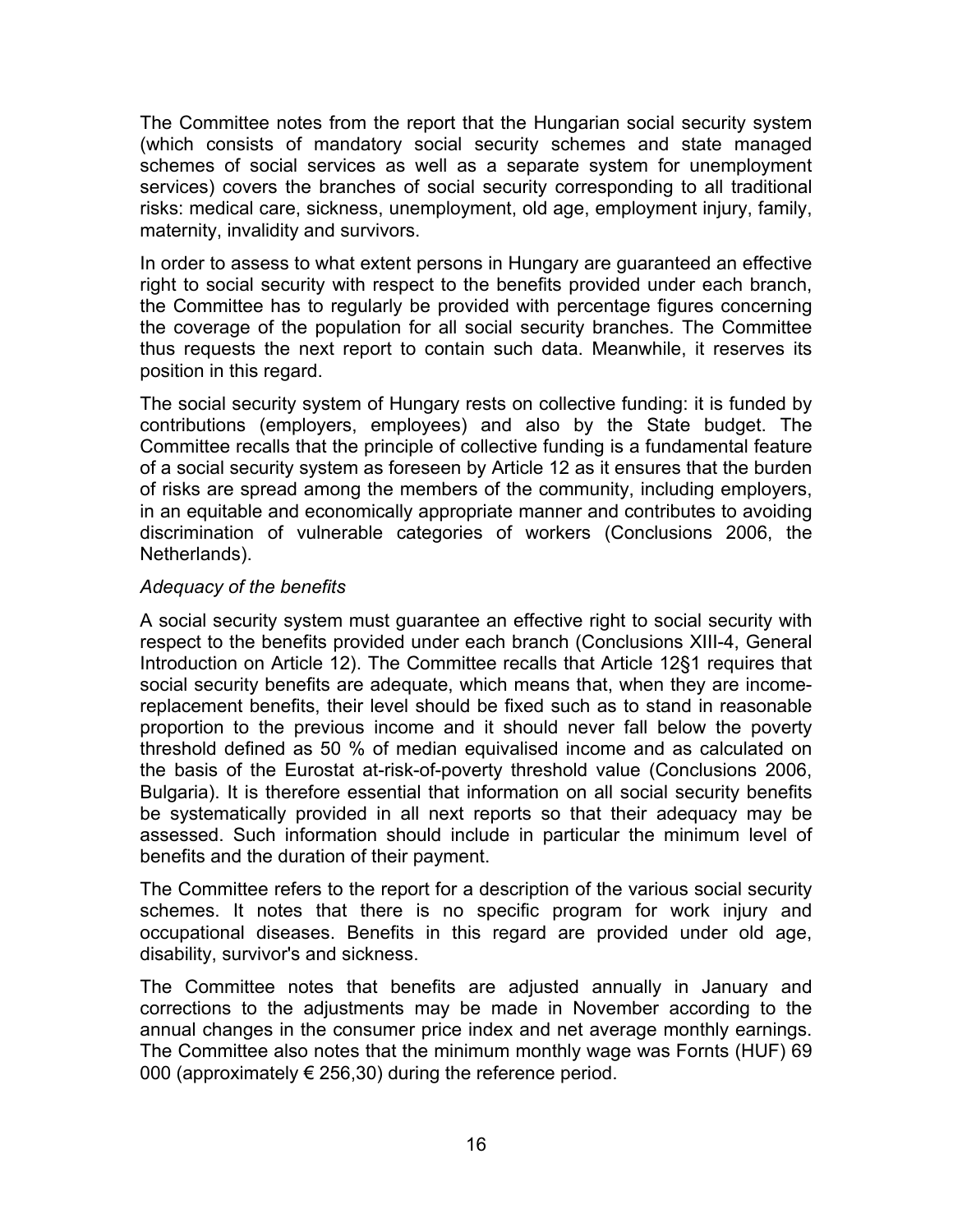The Committee recalls that the adequacy of maternity benefits is assessed under Article 8 and that of family benefits is assessed under Article 16.

The Committee notes from the report that entitlement to health care of dependant family members was revoked as of 1 April 2007. The Committee asks the next report to clarify the reasons for this change, the conditions attached to the revoking of the entitlement and that the report describe the impact of the change.

As to the adequacy of sickness cash benefit, the Committee notes from other sources<sup>21</sup> that in 2007 this was approximately  $\epsilon$  155 per month (60% of the minimum wage) for the insured with less than 2 years coverage. The Committee observes that this minimum stands between 40% and 50% of the median equivalised income as calculated on the basis of the Eurostat at-risk-of-poverty threshold value (which were respectively estimated at  $\epsilon$  131 and  $\epsilon$  164 in Hungary in 2007). It therefore asks the Government to clarify whether other benefits may be taken into consideration to top up such minimum. Meanwhile, it reserves its position on its adequacy.

As to the adequacy of other benefits, the Committee notes from the report and from other sources<sup>22</sup> that in 2007 the minimum monthly:

- old age (social insurance) pension was  $\epsilon$  107 (HUF 26 830) with at least 20 years of contributions;
- disability pension was about  $€ 116$  (HUF 29 070 for Group I), about  $€ 112$ (HUF 28 040 for Group II) and about € 107 (HUF 26 830 for Group III);
- survivor's pension being 60% of old age pension, if the deceased was receiving the minimum pension, this would be about  $\epsilon$  64;
- orphan's pension was about  $\epsilon$  91 (HUF 22 780).

The Committee observes that all the above rates fall below the poverty threshold even when defined as 40% of median equivalised income and as calculated on the basis of the Eurostat at-risk-of-poverty threshold value  $(\epsilon$  131 per month in 2007). The Committee recalls that it considers that when the amount of a benefit is below such poverty threshold, its aggregation with means-tested kinds of benefits, including social assistance, does not bring the situation into conformity with Article 12§1 (Conclusions 2006, Estonia).

As to unemployment benefits, the Committee notes from MISSOC that in 2007 the minimum monthly:

- job-seeker benefit was  $\epsilon$  156 (HUF 39 300);
- job-seeker aid was  $€ 104$  (HUF 26 200);
- entrepreneurial benefit was  $€ 97$  (HUF 24 417).

As to the minimum amount of the job-seeker benefit, it stands between 40% and 50% of the median equivalised income as calculated on the basis of the Eurostat at-risk-of-poverty threshold value (which were respectively estimated at  $\epsilon$  131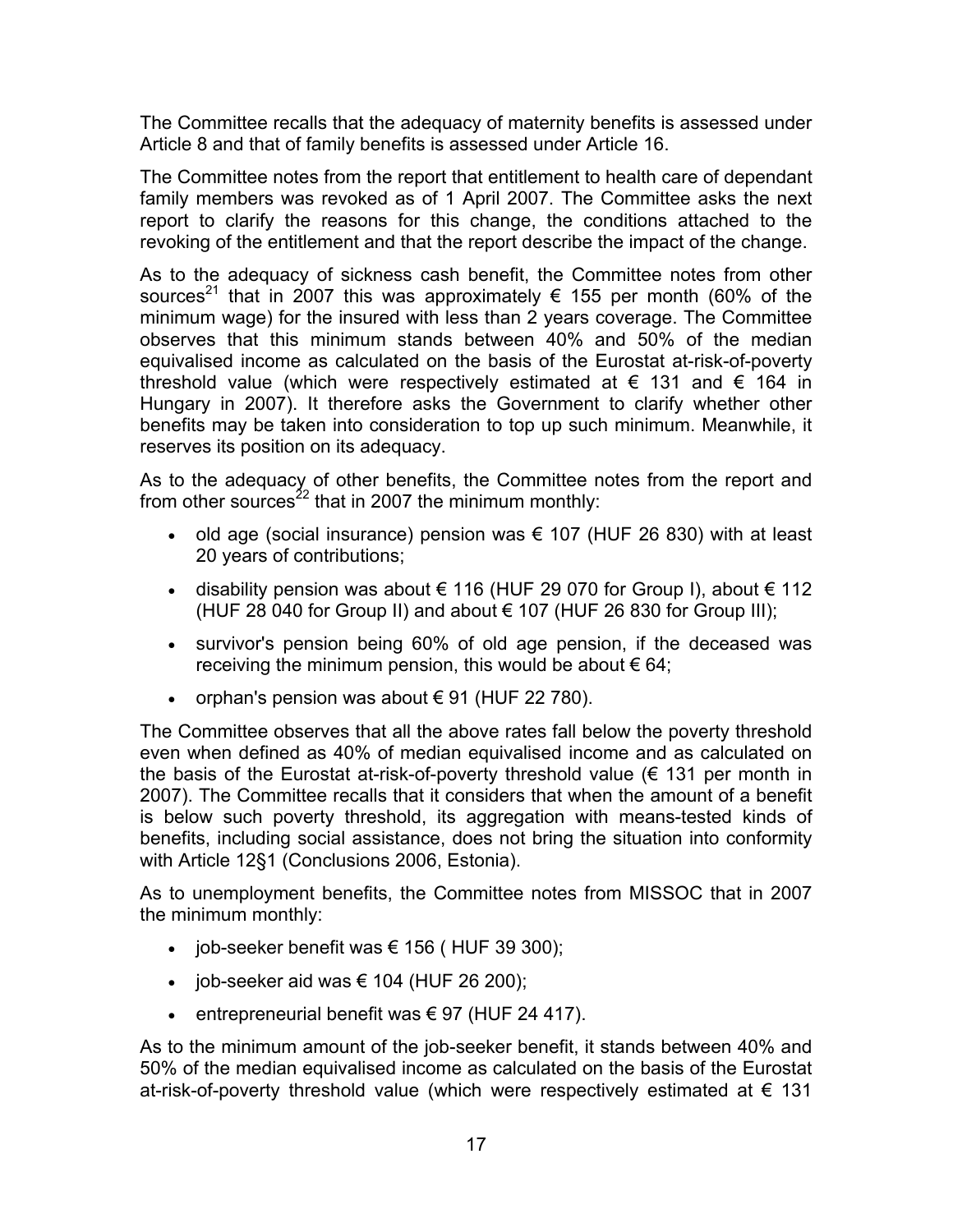and  $\epsilon$  164 in Hungary in 2007). The Committee notes from MISSOC that payment of job-seeker benefit is suspended if the unemployed person draws any other social security benefit (with the exception of family allowance). It therefore asks the Government to clarify whether this is the case or whether other benefits may be taken into consideration to top up the minimum job-seeker benefit. Meanwhile, it reserves its position on its adequacy.

As to the rates of minimum job-seeker aid and entrepreneurial benefit, since they stand below the poverty threshold even when defined as 40% of median equivalised income calculated as mentioned above, they are not in conformity with the Article 12§1 of the Charter.

As to the adequacy of unemployment benefits, the Committee recalls that it is *inter alia* also established by considering whether there is a reasonable initial period during which an unemployed person may refuse a job or a training offer not matching his/her previous skills without losing his/her unemployment benefits.

The Committee notes from MISSOC that job-seeker benefit and aid may be terminated if the unemployed does not accept an appropriate job or fails to enrol in a free training course offered by the labour centre.

The report specifies that the labour centre deems a job offer to be appropriate under the following circumstances:

- it corresponds to the level of qualification of the job-seeker, or any other school qualification that has been offered by the governmental employment body and can be attained with the use of the training opportunity for the given level of qualifications, or it corresponds to the level of qualification relating to the job that was last occupied for at least six months,
- the job-seeker is fit to work in the light of his/her health conditions,
- the foreseeable wage or salary reaches the amount of the job-seeking allowance, or if the amount of the job-seeking allowance is smaller than the statutory minimum wage, it reaches the amount of the statutory minimum wage,
- the duration of the daily commutation between the workplace and the place of residence by means of public transport does not exceed three hours, or two hours in the case of women raising children under the age of 10 or single men raising children under the age of 10,
- the job-seeker is engaged in a labour relation.

The Committee asks whether professional qualifications are taken into account when training is offered. Moreover, the Committee asks the next report to indicate how often jobseeker benefit and/or aid are terminated on the ground of refusal of an appropriate job or a free training. The report should indicate whether the decision to terminate job-seeker benefits and/or aid may be appealed. In the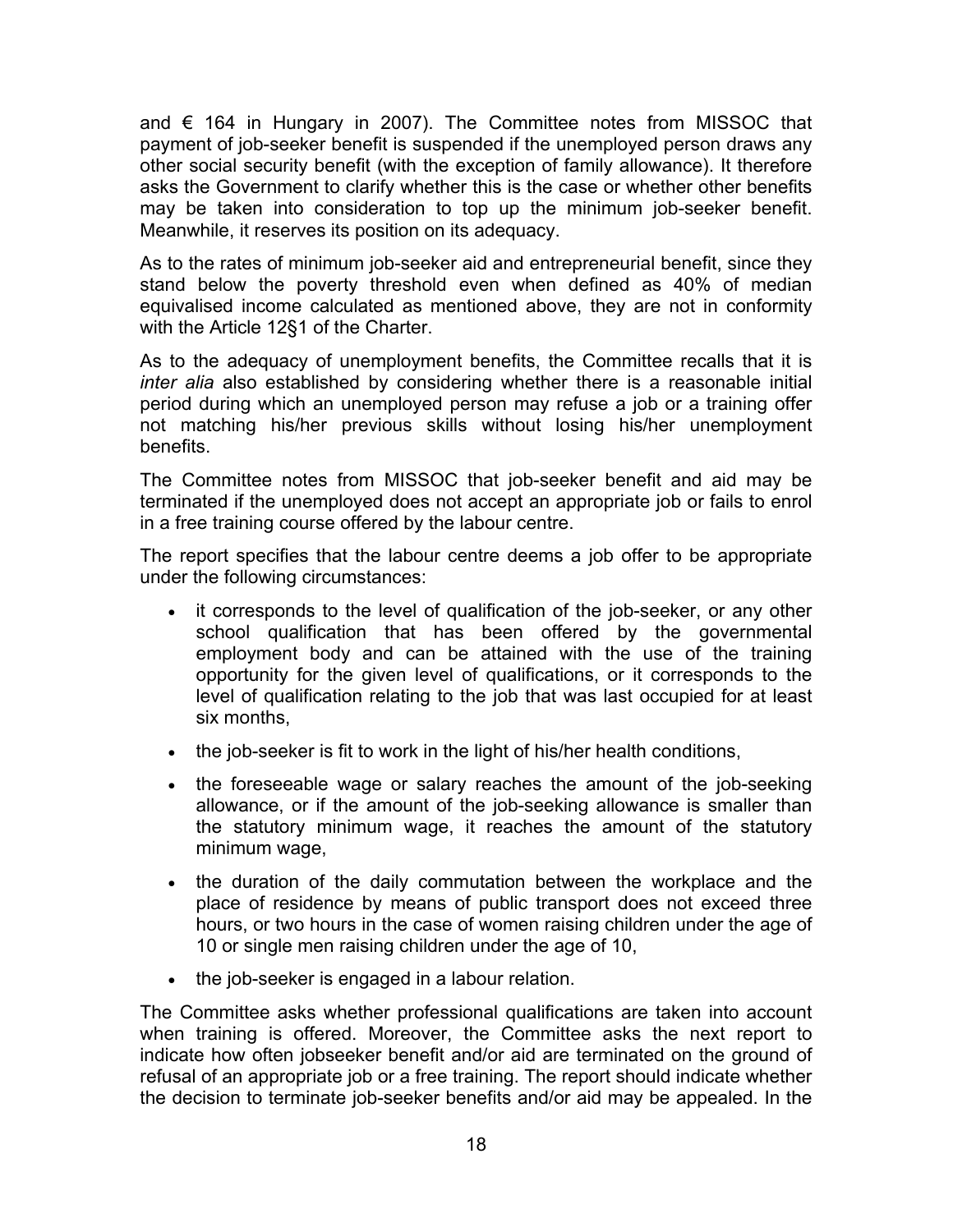affirmative, the report should contain information on any relevant case law. Pending receipt of all the above clarifications, the Committee reserves its position as to the actual guarantee of the unemployment risk for which every worker has contributed during his working activity.

## *Conclusion*

The Committee concludes that the situation in Hungary is not in conformity with Article 12§1 of the Charter on the ground that the minimum monthly old age, survivor's, orphan's and disability pensions as well as the minimum monthly jobseeker aid and entrepreneurial benefit are manifestly inadequate.

## **Article 13 - The right to social and medical assistance**

*Paragraph 1 - Adequate assistance for every person in need* 

The Committee takes note of the information contained in the report submitted by Hungary.

## *Types of benefits and eligibility criteria*

In its previous conclusion (Conclusions XVIII-1) the Committee asked what was the eligibility criteria for the so-called 'transitional assistance' benefit, whether it was paid for as long as the need existed and what was the its exact level. It also asked what was the level of the minimum old age pension. Regarding medical assistance it asked how Article 54 of the Social Benefits Act, providing for medical assistance, was applied in practice and what were the criteria that applied to the granting of public health care cards to single persons.

The Committee reiterates that the information provided in the report concerning family allowance, childcare support, maternity support, child protection support, job-seeker's allowance are not relevant for the assessment of compliance with Article 13§1 of the Charter. For the purposes of assessing compliance with Article 13§1, the Committee only takes into account social assistance payments, such as what appears to be classified in Hungary as 'temporary aid' and 'regular social aid' , their amount and eligibility criteria. In connection with the former type of benefit ('temporary aid'), the Committee notes from the report that local governments may decide to grant such aid to persons who have found themselves in extraordinary life situations and who are not able to provide for themselves or their families in any other manner or occasionally are in need of financial support due to certain extra costs or natural disasters. The Social Benefits Act does not restrict the duration of the disbursement of 'temporary aid', it can be provided for as long as the extraordinary life situation exists. The Committee understands from the report that a person with no income who meets the eligibility criteria for 'temporary aid' received  $\epsilon$  160 in this benefit in 2007

*\_\_\_\_\_\_\_\_\_\_\_\_\_\_\_\_\_\_\_\_\_\_\_\_ 1 Eurostat, database on minimum wages , January 2007 and International social Security*  Association (ISSA), Country Profile, description of social security schemes.<br><sup>2</sup>US Social Security Administration, Social Security programmes throughout the world: Europe, *Hungary, 2008: http://www.ssa.gov/policy/docs/progdesc/ssptw/2008-2009/europe/hungary.html and the Mutual Information System on Social Protection, Comparative table for 2007.*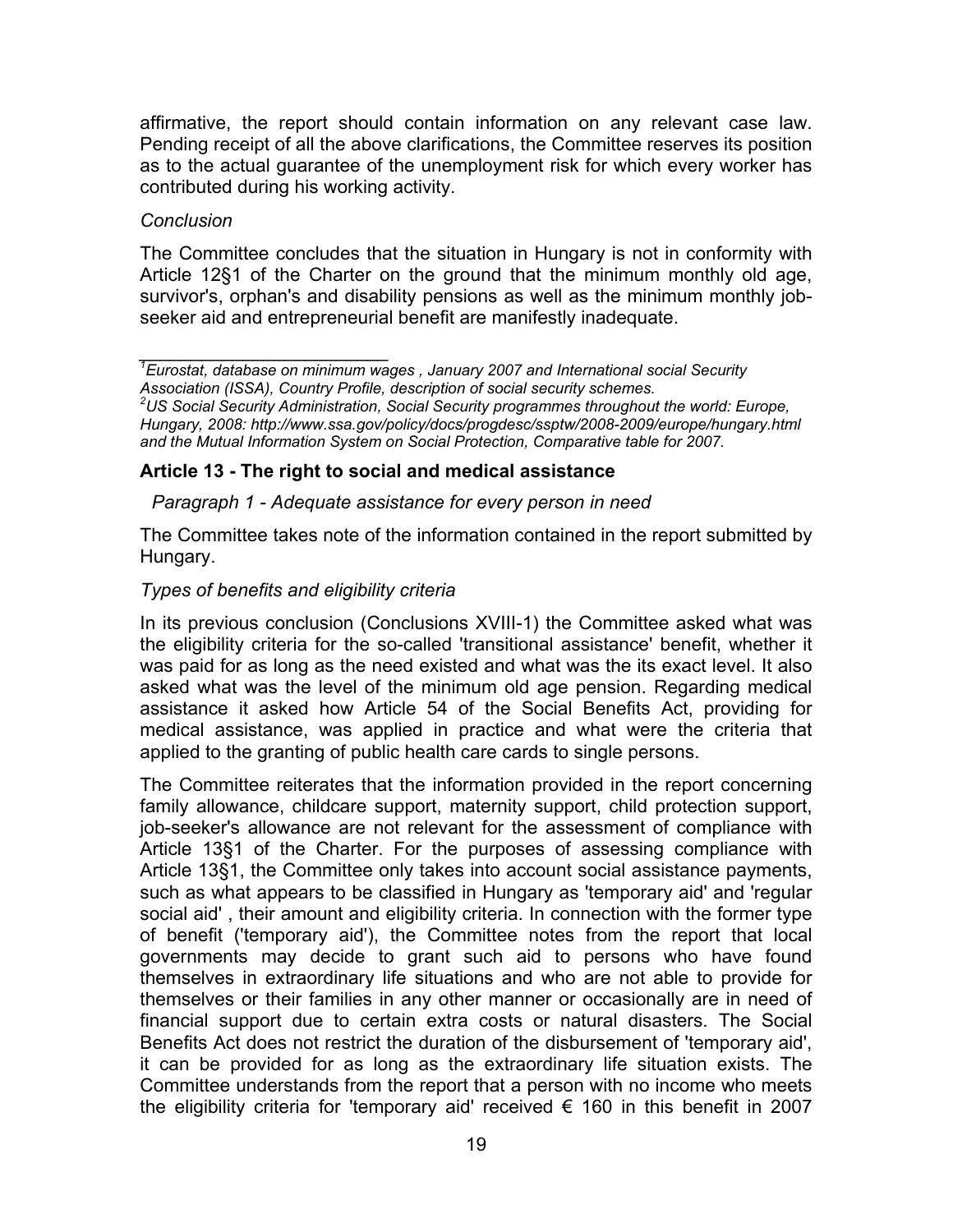(150% of the minimum old-age pension). The Committee asks whether its understanding of the amount paid in 'temporary aid' is correct.

As regards 'regular social aid', the Committee notes from the report that the average amount paid in 2007 stood at HUF 25,703 ( $\epsilon$  94). However, the report fails to provide information as regards eligibility criteria for this benefit, its duration and the minimum amount paid. Therefore, the Committee requests that the next report provide this information.

As regards medical assistance, the Committee has previously asked about the number of beneficiaries who benefit from medical aid and the coverage of medical assistance. According to the report, following the modifications to the Social Benefits Act, the special form of support is deemed to be a contribution to the compensation of expenses incurred when accessing healthcare services that are connected with the preservation and restoration of health condition of persons in social need. The Committee recalls that under Article 13§1 of the Revised Charter persons without adequate resources should be granted medical assistance in the event of sickness, not necessarily only of an emergency type. It asks whether all persons without resources receive necessary treatment that they might require. It holds that if this information is not provided in the next report, there will be nothing to establish that the right to medical assistance is guaranteed for all persons without resources.

## *Level of assistance*

To assess the situation during the reference period, the Committee takes account of the following information:

 - basic benefit: the Committee notes that 'regular social assistance' and 'temporary aid' are available in certain circumstances, as outlined above.

-supplementary benefits: according to MISSOC home maintenance support is paid to persons for whom the costs of home maintenance are equal to 20% or more of the total monthly income of the household and the latter does not exceed 150% of the current minimum amount of Old-age Pension (€ 160). The minimum amount of this benefit is HUF 2,500 ( $\in$  9,94).

-medical assistance: see above

- the poverty threshold defined as 50% of median equivalised income and as calculated on the basis of the Eurostat at-risk-of-poverty threshold value: estimated at  $\epsilon$  164 in 2007.

Pending reply to its question concerning the minimum amount of 'regular social aid', the Committee reserves its position as regards the level of social assistance and holds that if this information is not provided in the next report, there will be nothing to establish that the level of social assistance is adequate.

*Right of appeal and legal aid*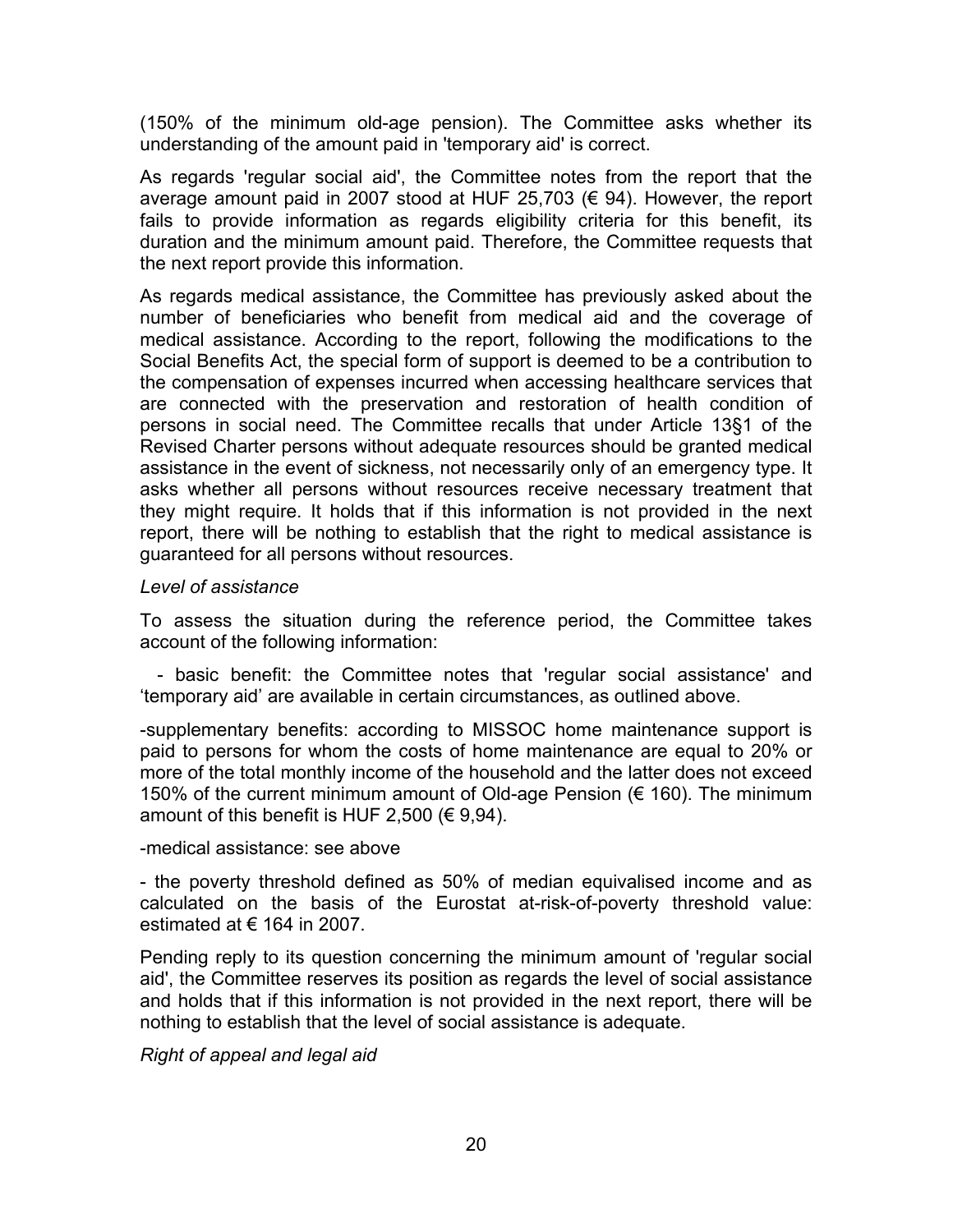In its previous conclusion the Committee held that the situation in Hungary was not in conformity with the Charter on the ground that there was no right of appeal on the merits of the individual claim in question, to an independent administrative body, against decisions relating to the granting of social assistance, as required under this provision of the Charter. The Committee notes that the appeals may be longed against the decisions of local governments refusing to grant social assistance, to the courts of justice. However, it understands that such appeals may only to be made on points of law. It also understands from the report that the process of judicial reviews are lengthy and during this period applicants in need of subsistence support, who may be living in very bad conditions, remain without services.

The Committee notes from the report that to remedy this situation changes have been made to the Social Benefits Act, with the effective date of 01 January 2007: in particular, some of the powers to grant assistance benefits have been transferred from the scope of competence of the general assemblies of local governments to the responsibility of notaries. The notaries of local governments have become entitled to establish some regulated services, which have previously belonged to the scope of competence of the general assemblies of local governments: allowances to elderly people, regular social aids and the socalled automatically furnished nursing fees. The Committee asks whether an appeal on the merits is possible from a decision by a local notary to refuse to grant such forms of social assistance. The Committee also asks whether an appeal on the merits is possible in respect of decisions by general assemblies of local government where such bodies have retained competency for the provision of specific forms of social assistance, such as housing maintenance support and temporary aid. The Committee holds that if this information is not provided in the next report, there will be nothing to establish that the right of appeal is effectively guaranteed.

## *Personal scope*

The Committee notes that there have been no changes to the situation which it previously found to be in conformity with the Charter.

## *Conclusion*

Pending receipt of the information requested, the Committee defers its conclusion.

## **Article 13 - The right to social and medical assistance**

*Paragraph 2 - Non-discrimination in the exercise of social and political rights* 

The Committee takes note of the information contained in the report submitted by Hungary.

In its last conclusion the Committee noted that the Constitution and electoral legislation provide for equal treatment in the exercise of social and political rights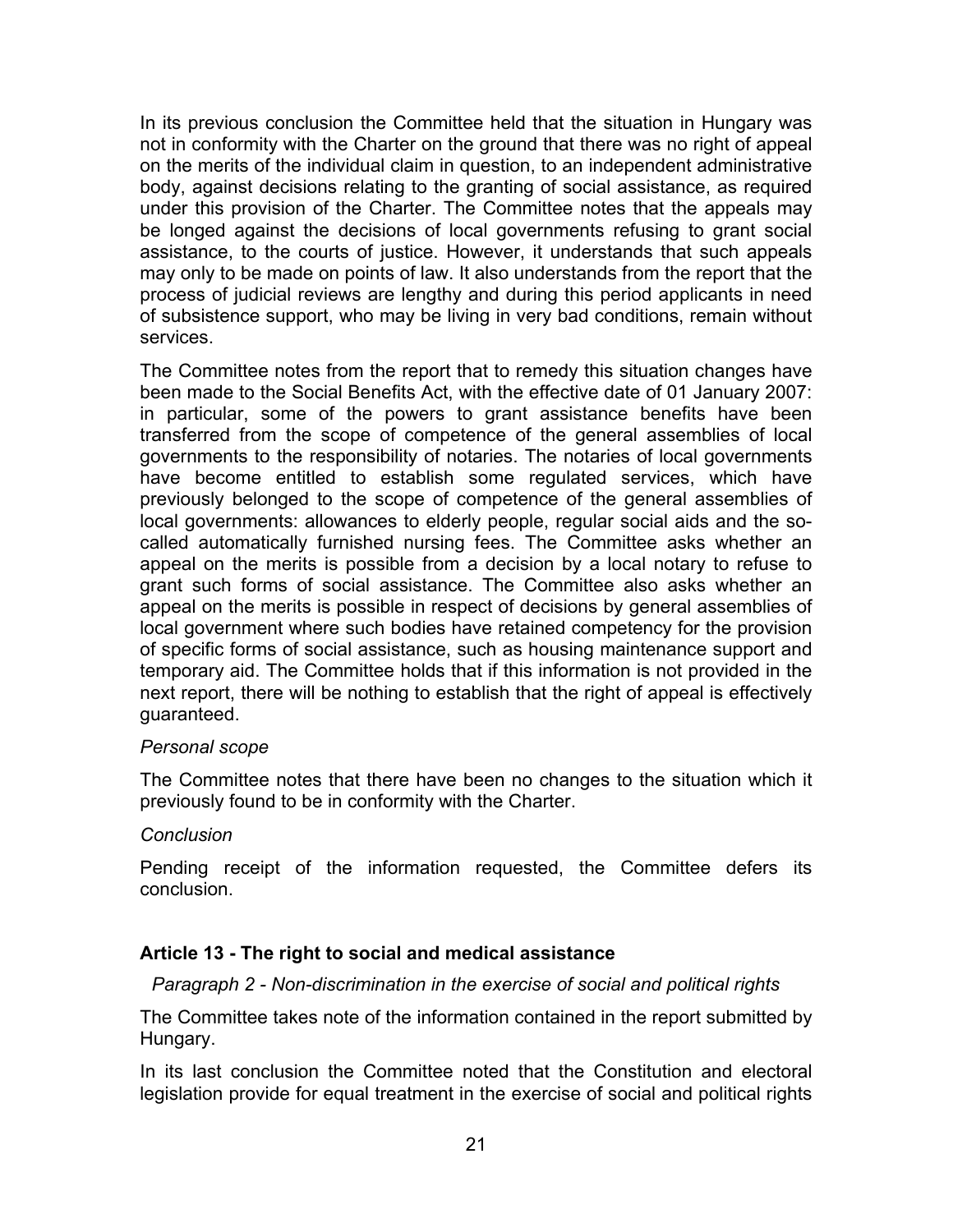of people in social and economic disadvantage and it asked whether social assistance beneficiaries have access to central and local government services without discrimination. In response the report confirms that persons receiving social assistance can have access to the governmental and local governmental services without any discrimination.

The report also informs that for persons in need the Central Office of Justice offers legal assistance in the form of legal counselling and legal representation in court proceedings and explains the details of the granting of this assistance.

#### *Conclusion*

The Committee concludes that the situation in Hungary is in conformity with Article 13§2 of the Charter.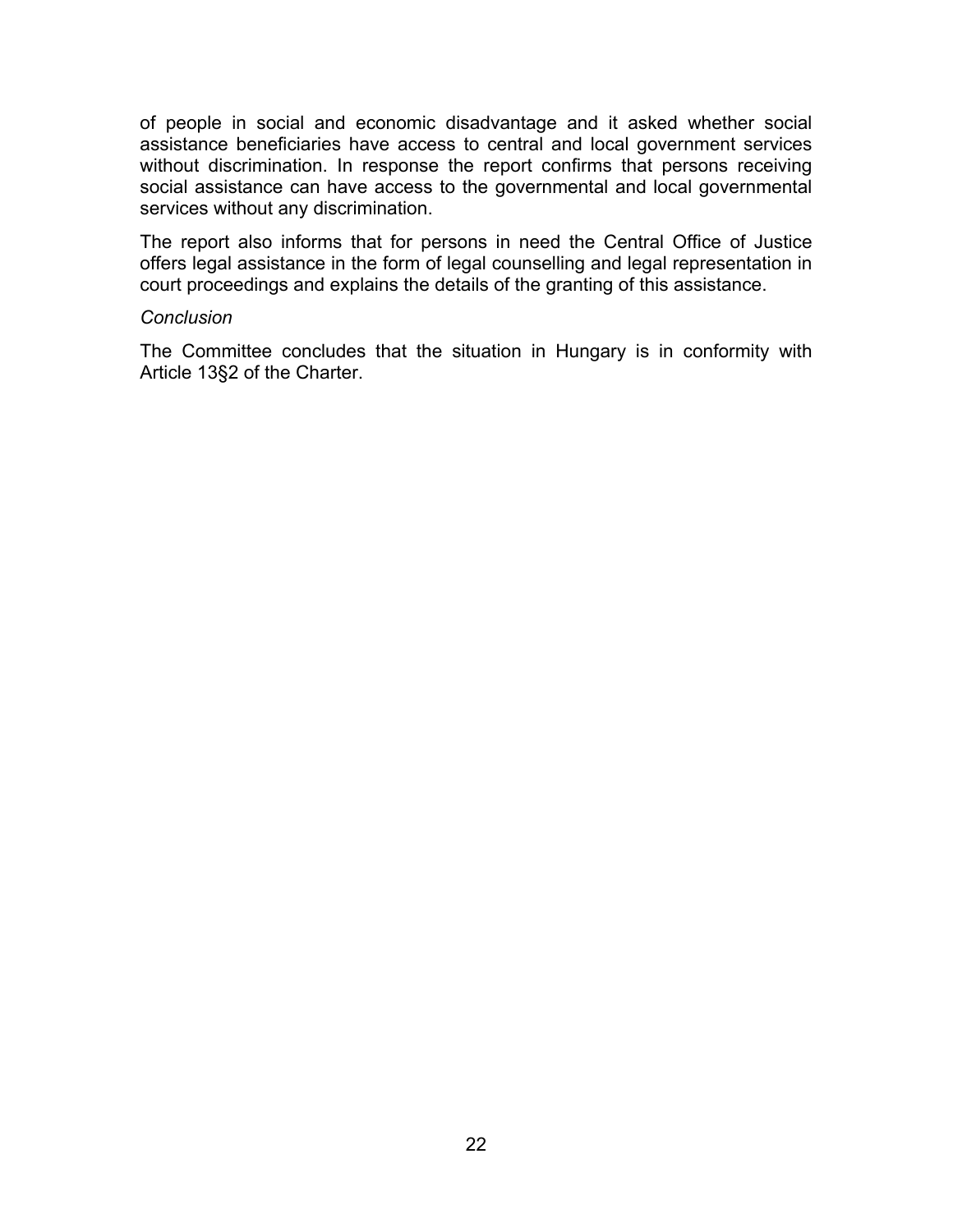# **Article 13 - The right to social and medical assistance**

*Paragraph 3 - Prevention, abolition or alleviation of need* 

The Committee takes note of the information contained in the report submitted by Hungary.

In its previous conclusion (Conclusions XVIII-1) the Committee wished to be informed about social information services that were introduced in 2005. It notes that the report does not provide this information. It observes from the report on Article 14§1 that as independent services, social information services were terminated with the effective date of 01 January 2007. With a view to improving the efficiency of certain social monetary and in-kind services and the provision of information, the amendments to the Social Benefits Act have assigned information service obligations to the bodies exercising social authorities towards clients (i.e. general assemblies of local governments, notaries of local governments). According to the modification, the bodies exercising social authorities are to provide information in relation to the conditions of the use of monetary and in-kind services provided for in the Social Benefits Act, the documents needed for application, the scope of these services and procedural issues concerning their use in relation to the benefits and services for personal care as defined in the Social Benefits Act.

The Committee recalls that 13§3 requires the states to guarantee that persons without resources are offered advice and assistance to make them fully aware of their rights to social and medical assistance and of the ways to exercise these rights. The Committee asks whether following the above mentioned amendments to the Social Benefits Act the institutions concerned (bodies exercising social authorities) have fully acquired this function and whether they are provided with sufficient means to give assistance as appropriate.

## *Conclusion*

Pending receipt of the information requested, the Committee concludes the situation in Hungary is in conformity with Article 13§3 of the Charter.

# **Article 13 - The right to social and medical assistance**

*Paragraph 4 - Specific emergency assistance for non-residents* 

The Committee takes note of the information contained in the report submitted by Hungary.

In reply to the question of the Committee asked in the previous conclusion (Conclusions XVIII-1) the report states that no foreign nationals may be repatriated on the sole ground that they are in need of social or medical assistance.

In its previous conclusion the Committee held that since Section 77 of the Health Insurance Benefits Act makes everyone eligible for emergency medical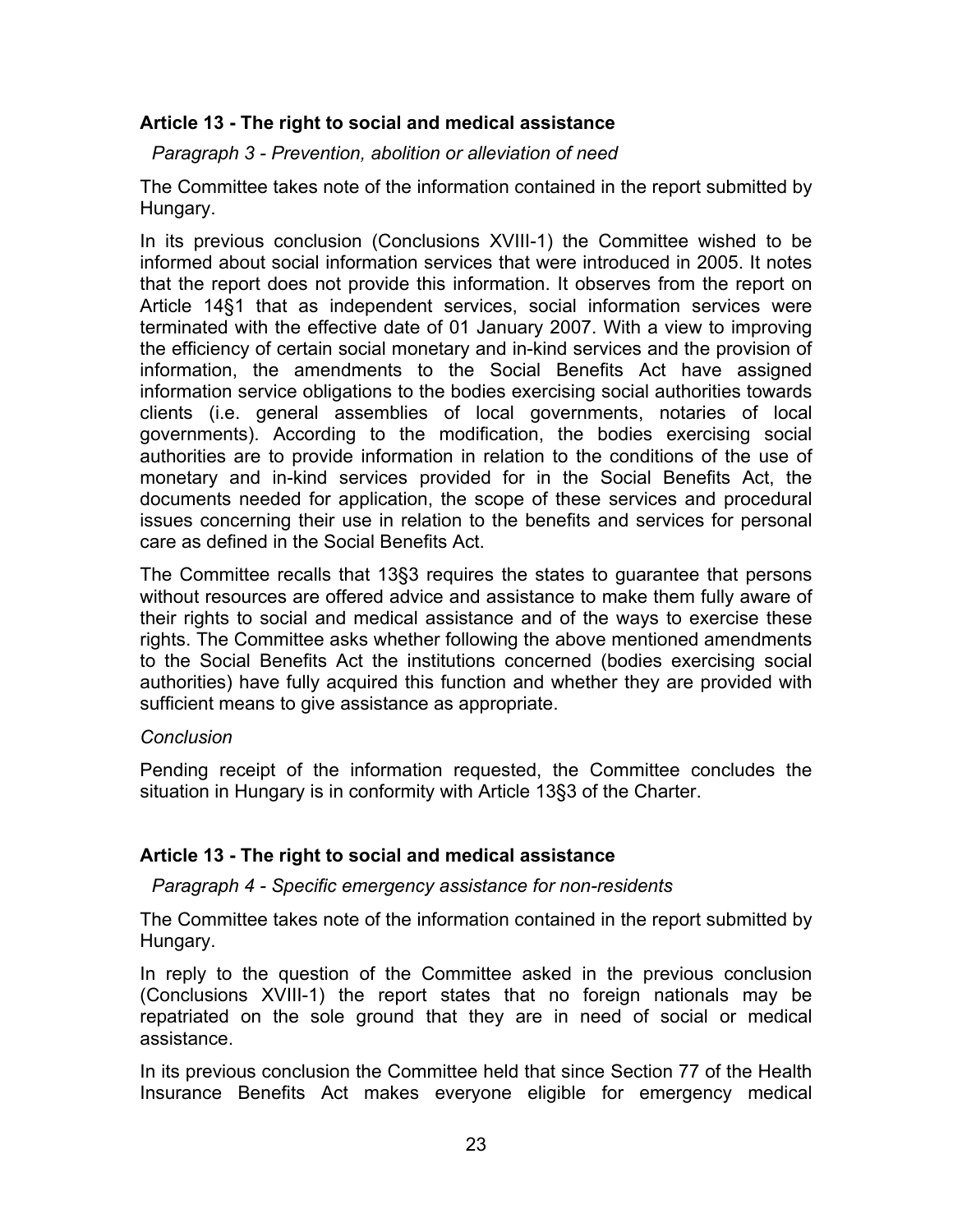assistance irrespective of their status, the situation was in conformity with Article 13§4 of the Charter. In this connection the Committee now asks what is the nature and extent of emergency medical assistance provided to unlawfully present foreigners in case of need.

As regards emergency social assistance, the Committee takes note of Section 7 of the Social Benefits Act which requires local authorities to provide temporary assistance, meals and accommodation to anyone in need, if the absence of such assistance would pose a threat to their life or health. The Committee however notes from the report that the personal scope of this provision does not explicitly cover unlawfully present foreigners. In connection with the latter, the Committee notes from the report that pursuant to paragraph (a) of Section (3) of Article 61 of the Act II of 2007 on the entry and stay of persons from third countries that third country nationals in custody are entitled to social assistance. The Committee asks whether all persons unlawfully present are entitled to emergency social assistance (shelter, food, clothing) in case of need. It also asks what is the nature of assistance that may be provided in such circumstances.

#### *Conclusion*

Pending receipt of the information requested, the Committee defers its conclusion.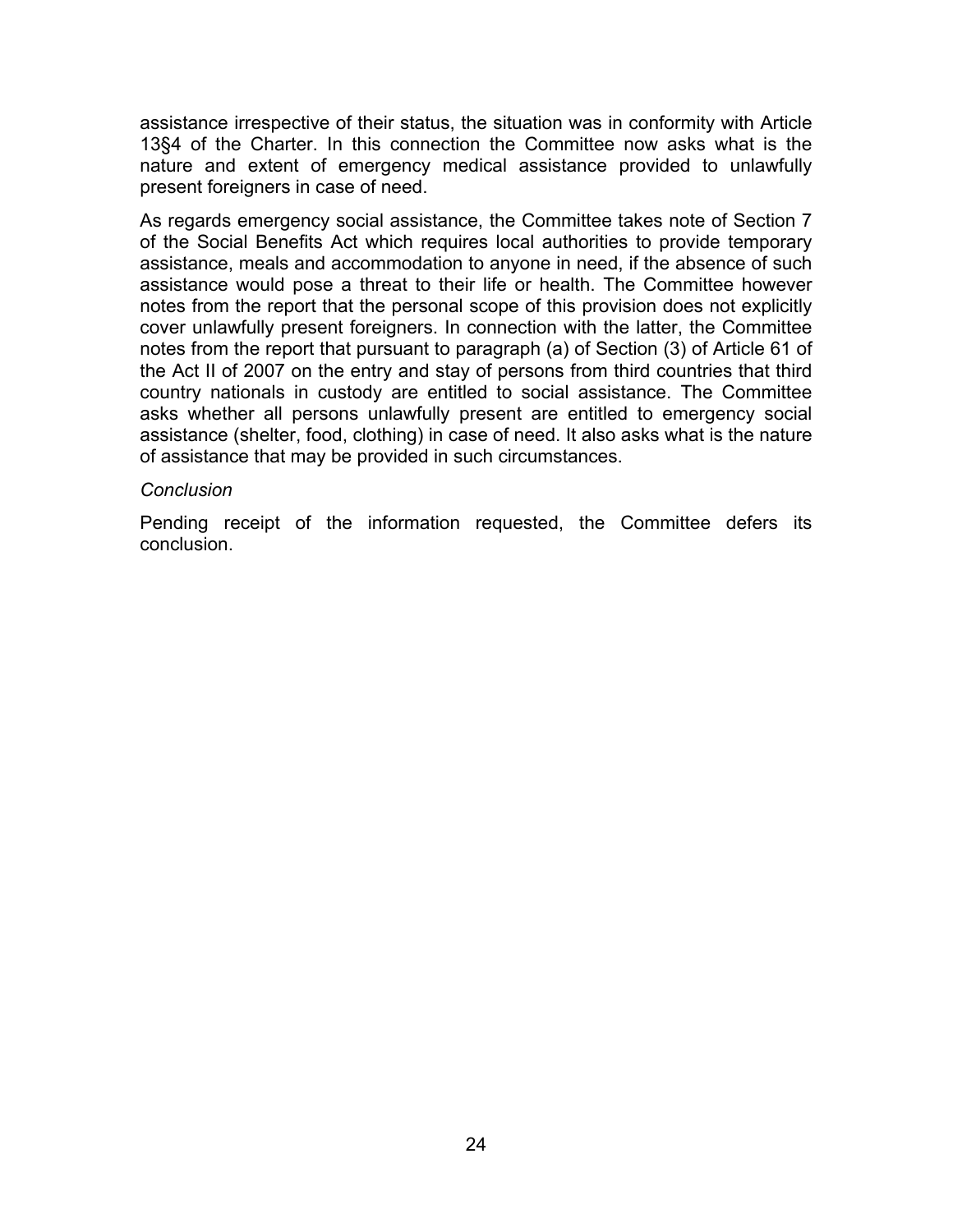## **Article 14 - The right to benefit from social welfare services**

*Paragraph 1 - Provision or promotion of social welfare services* 

The Committee takes note of the information contained in the report submitted by Hungary.

## *Organisation of the social services*

The Committee refers to its previous conclusions (Conclusions XVII-2 and XVI-2) for a detailed description of the Hungarian social services system.

## *Effective and equal access*

The main eligibility criterion for social services is need. Additional factors that may be taken into account, depending on the nature of the service, are age, state of health and degree of disability or dependence. Various amendments were made to the social services legislation during the reference period to extend the eligibility criteria and facilitate access to various services, including domiciliary care and the provision of meals and various forms of specialist provision, such as homes for elderly persons and day nurseries.

The Committee again asks whether some social services are free of charge and, in respect of services which are not free of charge, what criteria regulate fees. It also asks once more what length of residence is required for nationals of other States Parties to be eligible for services other than residential care, the provision of meals and temporary assistance. If the next report does not provide the necessary information, there will be nothing to show that the situation in Hungary is in conformity with Article 14§1 of the Charter.

## *Quality of services*

The report supplies information on the number of employees of several social services by type of provision. The Committee asks for information in the next report on total staffing figures for all the social services.

The Committee again asks how much is spent on social services in total. If the next report does not provide the necessary information, there will be nothing to show that the situation in Hungary is in conformity with Article 14§1 of the **Charter** 

The Committee refers to its previous conclusion for a description of the system for monitoring the quality of the services provided by the different agencies.

## *Conclusion*

Pending receipt of the information requested, the Committee defers its conclusion.

## **Article 14 - The right to benefit from social welfare services**

*Paragraph 2 - Public participation in the establishment and maintenance of social welfare services*